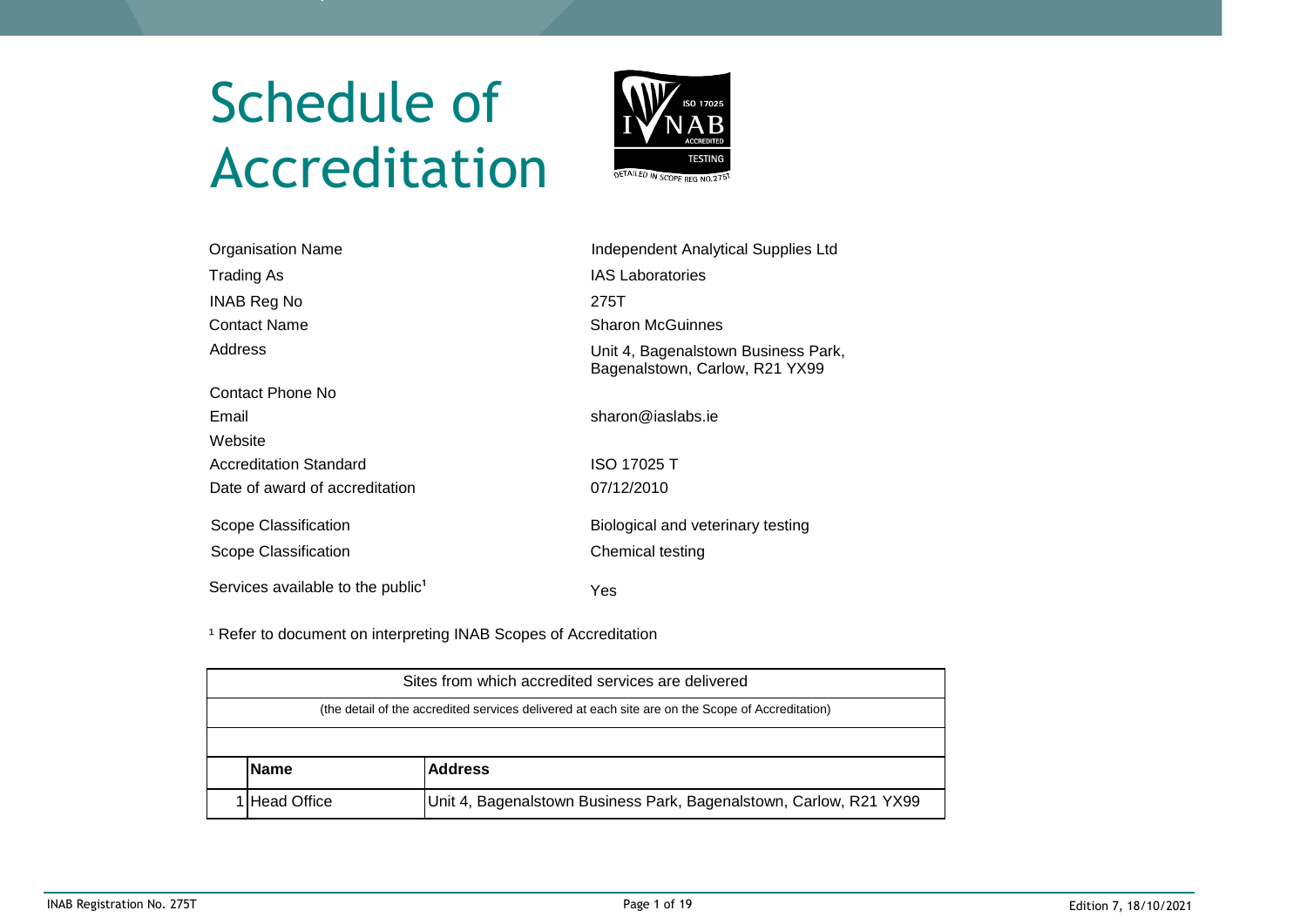# Scope of Accreditation

### **Head Office**

#### **Biological and Veterinary Testing**

**Category: A**

| <b>Biology/veterinary field - Tests</b>                                                                                                            | <b>Test name</b> | <b>Technique</b>                      | <b>Matrix</b>     | <b>Equipment</b> | <b>Std. reference</b>                                                                                                                                                                                                  |
|----------------------------------------------------------------------------------------------------------------------------------------------------|------------------|---------------------------------------|-------------------|------------------|------------------------------------------------------------------------------------------------------------------------------------------------------------------------------------------------------------------------|
| 803 Culture of organisms in liquid or agar<br>based culture media with visual or<br>linstrument monitoring for growth - .01<br>Culture of bacteria | <b>Coliforms</b> | <b>MPN/ Colilert</b><br>18            | Drinking<br>Water | Colilert 18      | Method SOP 2090, The Microbiology of Drinking Water<br>(2009) Standing Committee of Analysts UK (2016) - Part<br>4D Methods for the Enumeration and Isolation of Coliforms<br>land E.coli and Colilert 18 Kit Insert   |
|                                                                                                                                                    | E.coli           | MPN/Colilert 18 Drinking              | Water             | Colilert 18      | Method SOP 2090, The Microbiology of Drinking Water -<br>Standing Committee of Analysts UK (2016)- Part 4D -<br>Methods for the Enumeration and Isolation of Coliforms<br>land E.coli and Colilert 18 Kit Insert       |
|                                                                                                                                                    | Enterococci      | MPN/Enterolert- Drinking<br><b>DW</b> | Water             |                  | Enterolert DW Method SOP 2114<br>Microbiology of Drinking Water - Standing Committee of<br>Analysts UK (2012) - Part 5B - Methods for the Isolation<br>and Enumeration of Enterococci and Enterolert DW Kit<br>Ilnsert |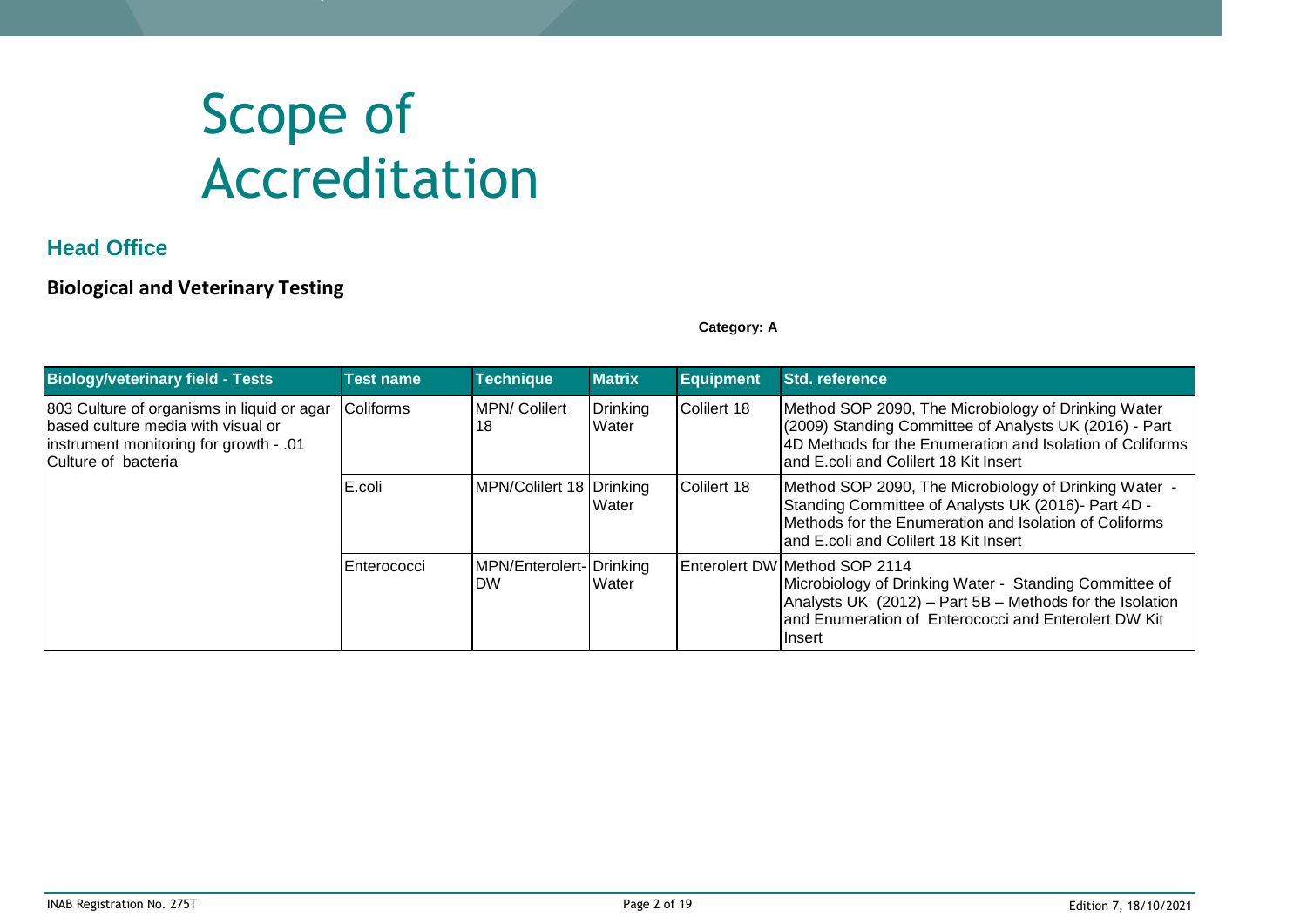### **Head Office**

## **Chemical Testing**

**Category: A**

| <b>Chemistry Field - Tests</b>                                    | <b>Test name</b>                    | <b>Analyte</b> | <b>Range of</b><br>measurement | <b>Matrix</b>                                                           | Equipment/technique Standard                                                   | reference/SOP                                                                                                                           |
|-------------------------------------------------------------------|-------------------------------------|----------------|--------------------------------|-------------------------------------------------------------------------|--------------------------------------------------------------------------------|-----------------------------------------------------------------------------------------------------------------------------------------|
| 766 Environmental testing<br>(inc waters) - .01 Metal<br>analysis | Metals in Water by<br><b>ICP-MS</b> | Aluminium      | 10 - 500 µg/l                  | Drinking Water,<br>Surface Water,<br>Ground Water,<br><b>Bore Water</b> | <b>ICP-MS</b>                                                                  | SOP 2125 Metals in<br>Water by ICP-MS.<br><b>Standard Methods for</b><br>the Examination of<br>Water and<br>Wastewater, 23rd<br>Edition |
|                                                                   |                                     | Cadmium        | $0.5 - 100$ µg/l               | Drinking Water,<br>Surface Water,<br>Ground Water,<br><b>Bore Water</b> | ICP-MS                                                                         | SOP 2125 Metals in<br>Water by ICP-MS.<br><b>Standard Methods for</b><br>the Examination of<br>Water and<br>Wastewater, 23rd<br>Edition |
|                                                                   |                                     | Calcium        | $0.5 - 200$ mg/l               | Drinking Water,<br>Surface Water,<br>Ground Water,<br><b>Bore Water</b> | ICP-MS                                                                         | SOP 2125 Metals in<br>Water by ICP-MS.<br><b>Standard Methods for</b><br>the Examination of<br>Water and<br>Wastewater, 23rd<br>Edition |
|                                                                   |                                     | Chromium       | $5 - 500$ µg/l                 | Drinking Water,<br>Surface Water,<br>Ground Water,<br><b>Bore Water</b> | ICP-MS                                                                         | SOP 2125 Metals in<br>Water by ICP-MS.<br><b>Standard Methods for</b><br>the Examination of<br>Water and<br>Wastewater, 23rd<br>Edition |
|                                                                   |                                     |                | Copper                         | 10 - 500 µg/l                                                           | Drinking Water,<br>Surface Water,<br><b>Ground Water,</b><br><b>Bore Water</b> | ICP-MS                                                                                                                                  |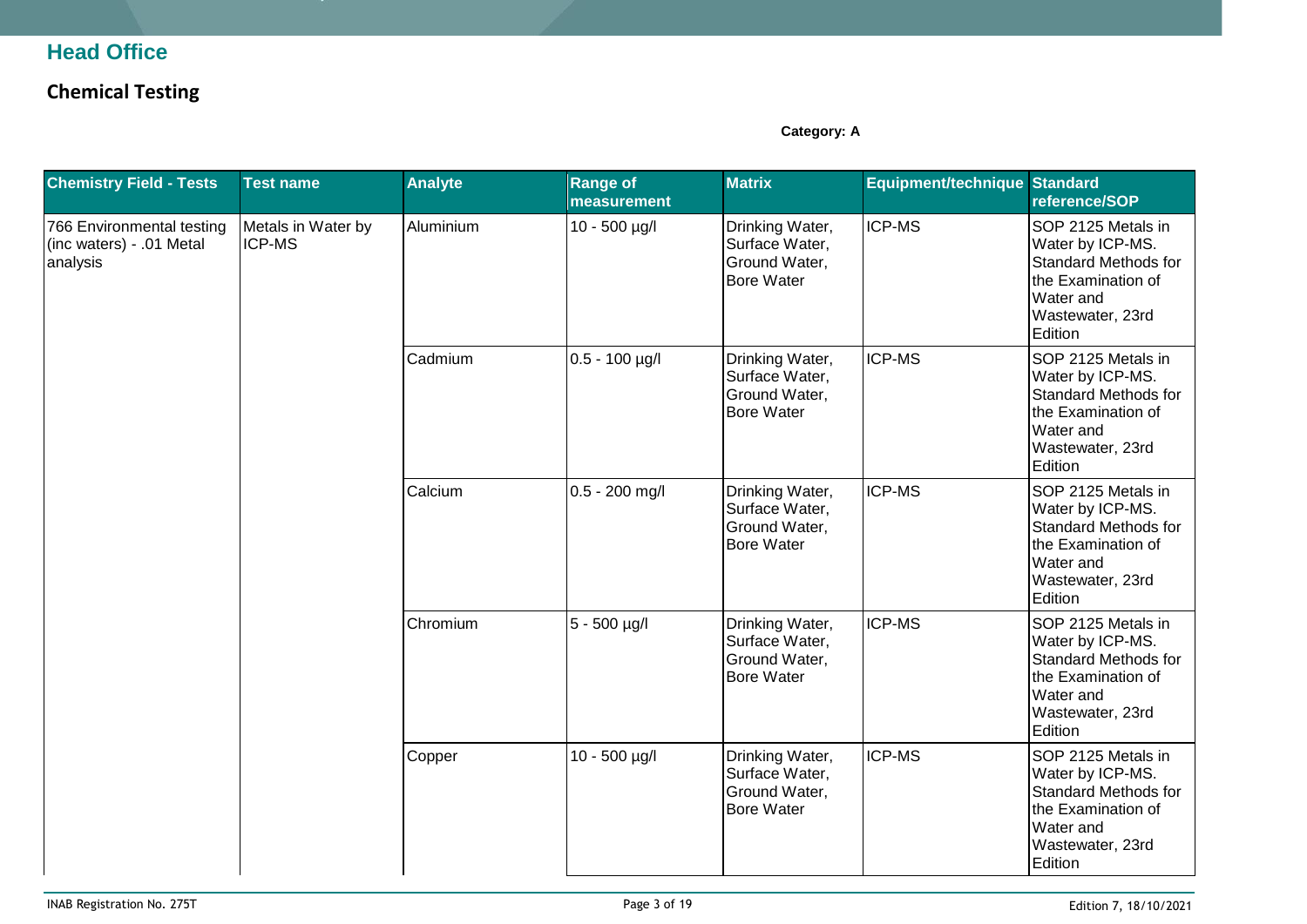| Hardness as CaCO3<br>(by calculation) | 1 - 911 mg/l     | <b>Drinking Water</b>                                                   | <b>ICP-MS</b> | SOP 2024 Hardness in<br>Water by ICP-MS.<br><b>Standard Methods for</b><br>the Examination of<br>Water and<br>Wastewater, 23rd<br>Edition |
|---------------------------------------|------------------|-------------------------------------------------------------------------|---------------|-------------------------------------------------------------------------------------------------------------------------------------------|
| Iron                                  | 10 - 500 µg/l    | Drinking Water,<br>Surface Water,<br>Ground Water,<br><b>Bore Water</b> | <b>ICP-MS</b> | SOP 2125 Metals in<br>Water by ICP-MS.<br><b>Standard Methods for</b><br>the Examination of<br>Water and<br>Wastewater, 23rd<br>Edition   |
| Lead                                  | $1 - 100$ µg/l   | Drinking Water,<br>Surface Water,<br>Ground Water,<br><b>Bore Water</b> | <b>ICP-MS</b> | SOP 2125 Metals in<br>Water by ICP-MS.<br><b>Standard Methods for</b><br>the Examination of<br>Water and<br>Wastewater, 23rd<br>Edition   |
| Magnesium                             | $0.5 - 200$ mg/l | Drinking Water,<br>Surface Water,<br>Ground Water,<br><b>Bore Water</b> | ICP-MS        | SOP 2125 Metals in<br>Water by ICP-MS.<br><b>Standard Methods for</b><br>the Examination of<br>Water and<br>Wastewater, 23rd<br>Edition   |
| Manganese                             | 5 - 500 µg/l     | Drinking Water,<br>Surface Water,<br>Ground Water,<br><b>Bore Water</b> | ICP-MS        | SOP 2125 Metals in<br>Water by ICP-MS.<br><b>Standard Methods for</b><br>the Examination of<br>Water and<br>Wastewater, 23rd<br>Edition   |
| Nickel                                | 2 - 100 µg/l     | Drinking Water,<br>Surface Water,<br>Ground Water,<br><b>Bore Water</b> | ICP-MS        | SOP 2125 Metals in<br>Water by ICP-MS.<br><b>Standard Methods for</b><br>the Examination of<br>Water and<br>Wastewater, 23rd<br>Edition   |
| Phosphorus                            | $0.01 - 2$ mg/l  | Drinking Water,<br>Surface Water,                                       | ICP-MS        | SOP 2126 Phosphorus<br>in Water by ICP-MS.                                                                                                |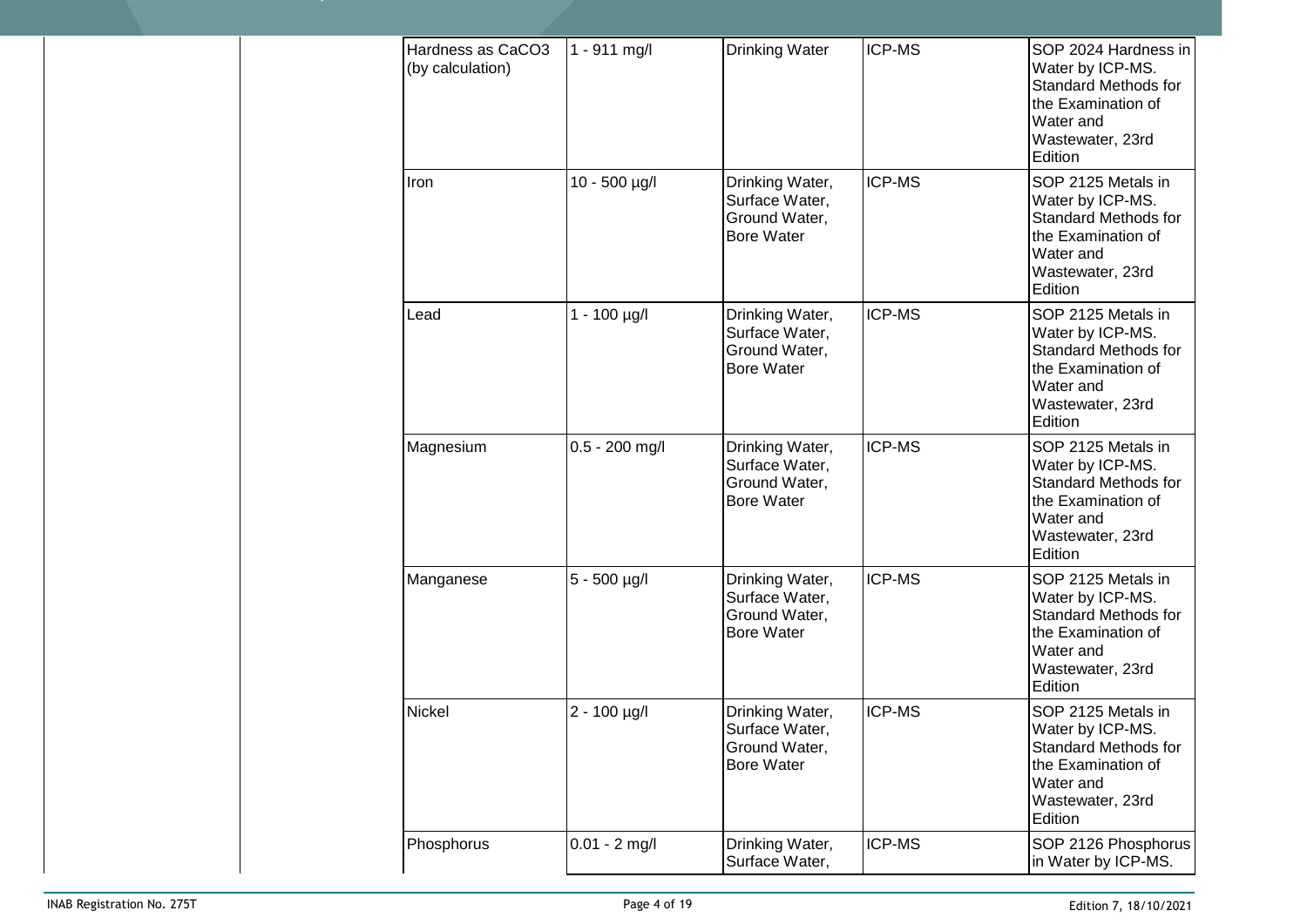|                                                                                 |                                     |            |                | Ground Water,<br>Bore Water and<br><b>WWTP Effluent</b>                 |                                                               | <b>Standard Methods for</b><br>the Examination of<br>Water and<br>Wastewater, 23rd<br>Edition                                           |
|---------------------------------------------------------------------------------|-------------------------------------|------------|----------------|-------------------------------------------------------------------------|---------------------------------------------------------------|-----------------------------------------------------------------------------------------------------------------------------------------|
|                                                                                 |                                     | Potassium  | - 200 mg/l     | Drinking Water,<br>Surface Water,<br>Ground Water,<br><b>Bore Water</b> | <b>ICP-MS</b>                                                 | SOP 2125 Metals in<br>Water by ICP-MS.<br><b>Standard Methods for</b><br>the Examination of<br>Water and<br>Wastewater, 23rd<br>Edition |
|                                                                                 |                                     | Sodium     | 0.5 - 200 mg/l | Drinking Water,<br>Surface Water,<br>Ground Water,<br><b>Bore Water</b> | <b>ICP-MS</b>                                                 | SOP 2125 Metals in<br>Water by ICP-MS.<br><b>Standard Methods for</b><br>the Examination of<br>Water and<br>Wastewater, 23rd<br>Edition |
| 766 Environmental testing<br>(inc waters) - .02<br>Biochemical oxygen<br>demand | <b>Biochemical Oxygen</b><br>Demand | <b>BOD</b> | 1-1000 mg/L    | Leachates                                                               | Measurement of<br>dissolved oxygen after<br>5 days incubation | <b>Standard Methods for</b><br>the Examination of<br>Water and<br>Wastewater, 23rd<br>Edition. Method 5210<br><b>B/SOP 2006</b>         |
|                                                                                 |                                     |            | 1-1000 mg/L    | Sewage                                                                  | Measurement of<br>dissolved oxygen after<br>5 days incubation | <b>Standard Methods for</b><br>the Examination of<br>Water and<br>Wastewater, 23rd<br>Edition. Method 5210<br><b>B/SOP 2006</b>         |
|                                                                                 |                                     |            | 1-1000 mg/L    | <b>Surface Waters</b>                                                   | Measurement of<br>dissolved oxygen after<br>5 days incubation | <b>Standard Methods for</b><br>the Examination of<br>Water and<br>Wastewater, 23rd<br>Edition. Method 5210<br><b>B/SOP 2006</b>         |
|                                                                                 |                                     |            | 1-1000 mg/L    | <b>Trade Wastes</b>                                                     | Measurement of<br>dissolved oxygen after<br>5 days incubation | Standard Methods for<br>the Examination of<br>Water and<br>Wastewater, 23rd<br>Edition. Method 5210<br><b>B/SOP 2006</b>                |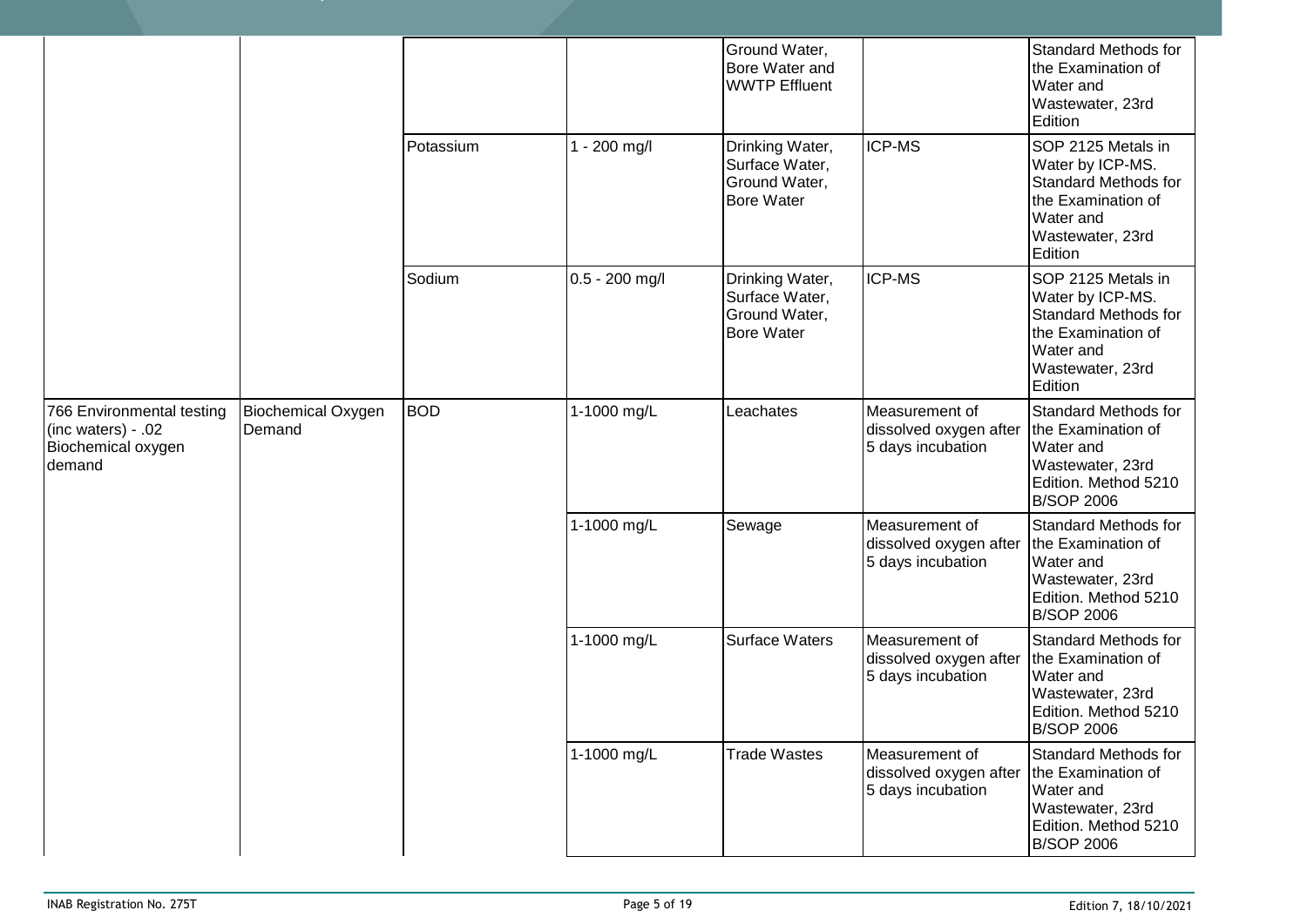|                                                                           |                           |            | 1-1000 mg/L  | <b>WWTP Effluent</b>  | Measurement of<br>dissolved oxygen after<br>5 days incubation | <b>Standard Methods for</b><br>the Examination of<br>Water and<br>Wastewater, 23rd<br>Edition. Method 5210<br><b>B/SOP 2006</b> |
|---------------------------------------------------------------------------|---------------------------|------------|--------------|-----------------------|---------------------------------------------------------------|---------------------------------------------------------------------------------------------------------------------------------|
| 766 Environmental testing<br>(inc waters) - .03 Chemical<br>oxygen demand | Chemical Oxygen<br>Demand | <b>COD</b> | 1-150 mg/L   | Leachates             | Digestion and<br>Colorimetry                                  | <b>Standard Methods for</b><br>the Examination of<br>Water and<br>Wastewater, 23rd<br>Edition. Method 5220<br>D/SOP 2005        |
|                                                                           |                           |            | 1-150 mg/L   | Sewage                | Digestion and<br>Colorimetry                                  | Standard Methods for<br>the Examination of<br>Water and<br>Wastewater, 23rd<br>Edition. Method 5220<br>D/SOP 2005               |
|                                                                           |                           |            | 1-150 mg/L   | <b>Surface Waters</b> | Digestion and<br>Colorimetry                                  | <b>Standard Methods for</b><br>the Examination of<br>Water and<br>Wastewater, 23rd<br>Edition. Method 5220<br>D/SOP 2005        |
|                                                                           |                           |            | 1-150 mg/L   | <b>Trade Wastes</b>   | Digestion and<br>Colorimetry                                  | Standard Methods for<br>the Examination of<br>Water and<br>Wastewater, 23rd<br>Edition. Method 5220<br>D/SOP 2005               |
|                                                                           |                           |            | 1-150 mg/L   | <b>WWTP Effluent</b>  | Digestion and<br>Colorimetry                                  | Standard Methods for<br>the Examination of<br>Water and<br>Wastewater, 23rd<br>Edition. Method 5220<br>D/SOP 2005               |
|                                                                           |                           |            | 50-5000 mg/L | Leachates             | Digestion and<br>Colorimetry                                  | <b>Standard Methods for</b><br>the Examination of<br>Water and<br>Wastewater, 23rd<br>Edition. Method 5220<br>D/SOP 2005        |
|                                                                           |                           |            | 50-5000 mg/L | Sewage                | Digestion and<br>Colorimetry                                  | Standard Methods for<br>the Examination of                                                                                      |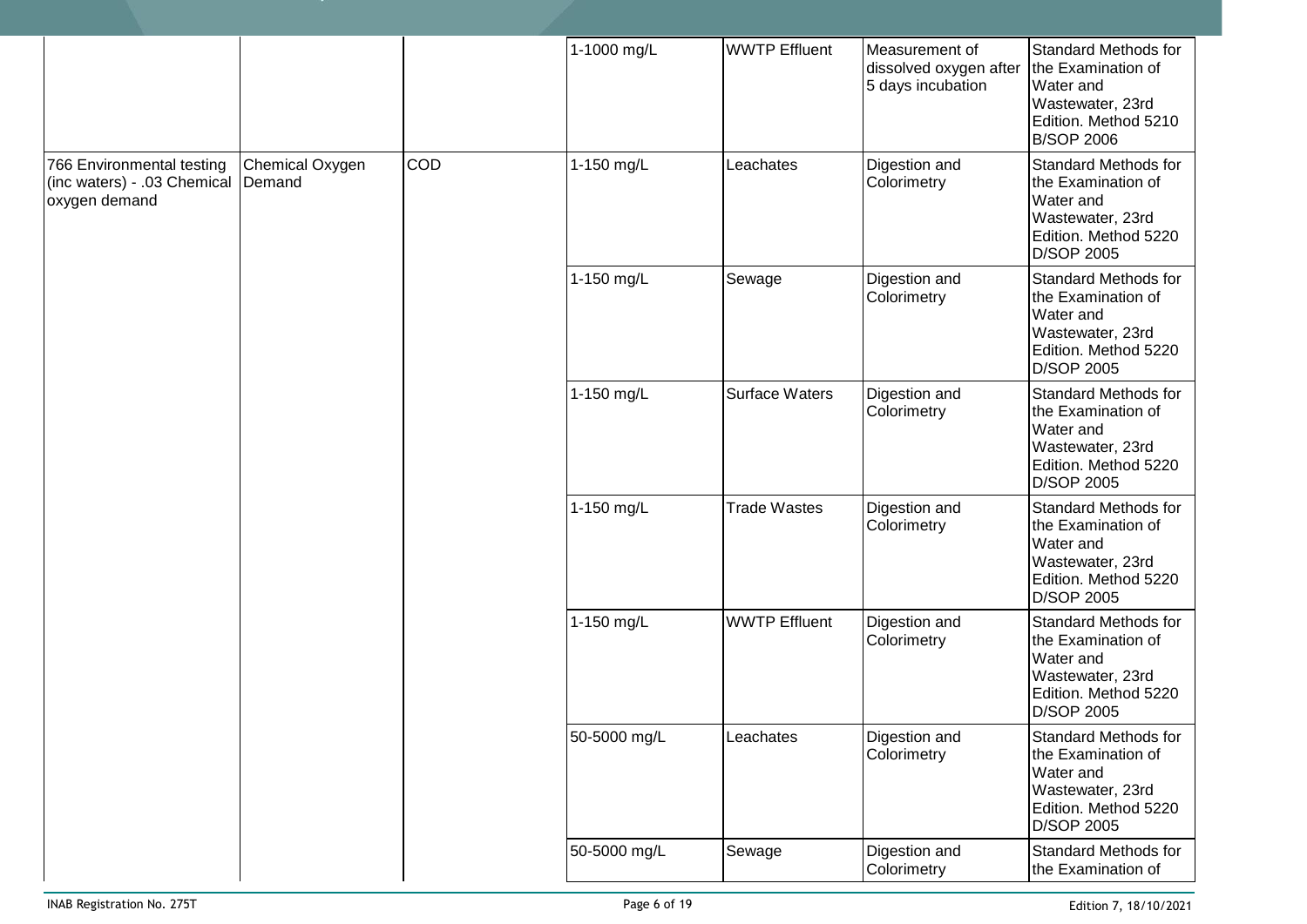|                                                           |                  |                       |                     |                              |                                                                                                                          | Water and<br>Wastewater, 23rd<br>Edition. Method 5220<br>D/SOP 2005                                                             |
|-----------------------------------------------------------|------------------|-----------------------|---------------------|------------------------------|--------------------------------------------------------------------------------------------------------------------------|---------------------------------------------------------------------------------------------------------------------------------|
|                                                           |                  |                       | 50-5000 mg/L        | <b>Surface Waters</b>        | Digestion and<br>Colorimetry                                                                                             | <b>Standard Methods for</b><br>the Examination of<br>Water and<br>Wastewater, 23rd<br>Edition. Method 5220<br><b>D/SOP 2005</b> |
|                                                           |                  | 50-5000 mg/L          | <b>Trade Wastes</b> | Digestion and<br>Colorimetry | <b>Standard Methods for</b><br>the Examination of<br>Water and<br>Wastewater, 23rd<br>Edition. Method 5220<br>D/SOP 2005 |                                                                                                                                 |
|                                                           |                  |                       | 50-5000 mg/L        | <b>WWTP Effluent</b>         | Digestion and<br>Colorimetry                                                                                             | <b>Standard Methods for</b><br>the Examination of<br>Water and<br>Wastewater, 23rd<br>Edition. Method 5220<br>D/SOP 2005        |
| 766 Environmental testing<br>(inc waters) - .04 Organic   | Organic Matter   | <b>Organic Matter</b> | 0.1-99.9%           | Soil                         | Combustion in furnace                                                                                                    | Schedule 1 of SI No.<br>101 of 2009/SOP2007                                                                                     |
| 766 Environmental testing<br>(inc waters) - .05 Inorganic | Alkalinity       | Alkalinity            | 1-1000 mg/L         | <b>Bore</b>                  | Colorimetry using<br>Konelab 20i Aquakem                                                                                 | <b>SOP 2064</b>                                                                                                                 |
|                                                           |                  |                       | 1-1000 mg/L         | <b>Ground Water</b>          | Colorimetry using<br>Konelab 20i Aquakem                                                                                 | <b>SOP 2064</b>                                                                                                                 |
|                                                           |                  |                       | 1-1000 mg/L         | Potable                      | Colorimetry using<br>Konelab 20i Aquakem                                                                                 | <b>SOP 2064</b>                                                                                                                 |
|                                                           |                  |                       | 1-1000 mg/L         | Sewage                       | Colorimetry using<br>Konelab 20i Aquakem                                                                                 | <b>SOP 2064</b>                                                                                                                 |
|                                                           |                  |                       | 1-1000 mg/L         | Surface Waters               | Colorimetry using<br>Konelab 20i Aquakem                                                                                 | <b>SOP 2064</b>                                                                                                                 |
|                                                           |                  |                       | 1-1000 mg/L         | <b>Trade Wastes</b>          | Colorimetry using<br>Konelab 20i Aquakem                                                                                 | <b>SOP 2064</b>                                                                                                                 |
|                                                           |                  |                       | 1-1000 mg/L         | <b>WWTP Effluent</b>         | Colorimetry using<br>Konelab 20i Aquakem                                                                                 | <b>SOP 2064</b>                                                                                                                 |
|                                                           | Ammonia/Ammonium | Ammonia/Ammonium      | 0.01-20 mg/l NH3-N  | Bore                         | Colorimetry using<br>Konelab 20i Aquakem                                                                                 | <b>SOP 2057</b>                                                                                                                 |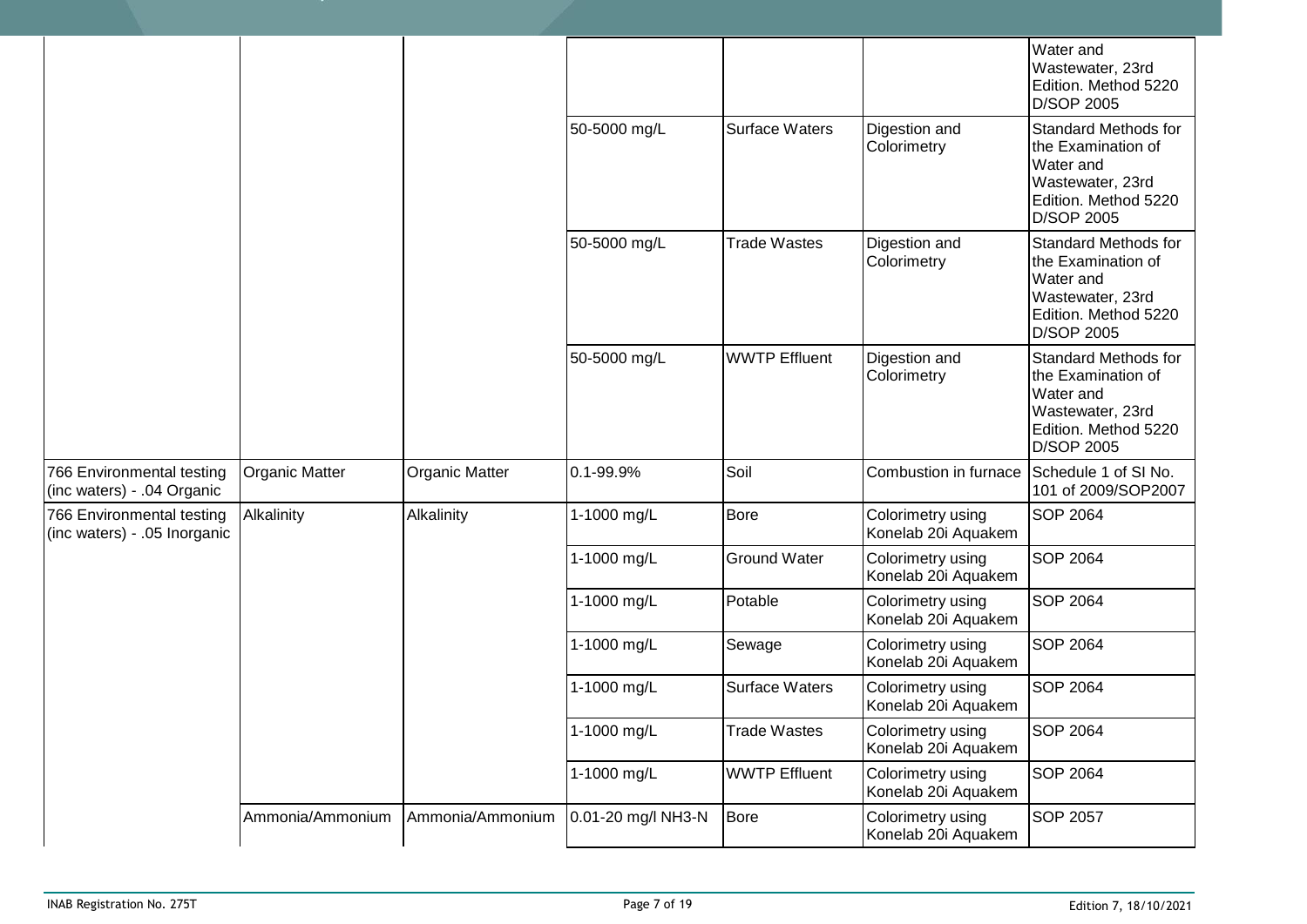| 0.01-20 mg/l NH3-N  | <b>Ground Water</b>   | Colorimetry using<br>Konelab 20i Aquakem | <b>SOP 2057</b> |
|---------------------|-----------------------|------------------------------------------|-----------------|
| 0.01-20 mg/l NH3-N  | Potable               | Colorimetry using<br>Konelab 20i Aquakem | <b>SOP 2057</b> |
| 0.01-20 mg/l NH3-N  | Sewage                | Colorimetry using<br>Konelab 20i Aquakem | SOP 2057        |
| 0.01-20 mg/l NH3-N  | <b>Surface Waters</b> | Colorimetry using<br>Konelab 20i Aquakem | SOP 2057        |
| 0.01-20 mg/l NH3-N  | <b>Trade Wastes</b>   | Colorimetry using<br>Konelab 20i Aquakem | SOP 2057        |
| 0.01-20 mg/l NH3-N  | <b>WWTP Effluent</b>  | Colorimetry using<br>Konelab 20i Aquakem | SOP 2057        |
| 0.01-20 mg/l NH4-N  | <b>Bore</b>           | Colorimetry using<br>Konelab 20i Aquakem | <b>SOP 2057</b> |
| 0.01-20 mg/l NH4-N  | <b>Ground Water</b>   | Colorimetry using<br>Konelab 20i Aquakem | SOP 2057        |
| 0.01-20 mg/l NH4-N  | Potable               | Colorimetry using<br>Konelab 20i Aquakem | <b>SOP 2057</b> |
| 0.01-20 mg/l NH4-N  | Sewage                | Colorimetry using<br>Konelab 20i Aquakem | <b>SOP 2057</b> |
| 0.01-20 mg/l NH4-N  | <b>Surface Waters</b> | Colorimetry using<br>Konelab 20i Aquakem | SOP 2057        |
| 0.01-20 mg/l NH4-N  | <b>Trade Wastes</b>   | Colorimetry using<br>Konelab 20i Aquakem | SOP 2057        |
| 0.01-20 mg/l NH4-N  | <b>WWTP Effluent</b>  | Colorimetry using<br>Konelab 20i Aquakem | SOP 2057        |
| 0.01-24.40 mg/l NH3 | <b>Bore</b>           | Colorimetry using<br>Konelab 20i Aquakem | SOP 2057        |
| 0.01-24.40 mg/l NH3 | <b>Ground Water</b>   | Colorimetry using<br>Konelab 20i Aquakem | <b>SOP 2057</b> |
| 0.01-24.40 mg/l NH3 | Potable               | Colorimetry using<br>Konelab 20i Aquakem | SOP 2057        |
| 0.01-24.40 mg/l NH3 | Sewage                | Colorimetry using<br>Konelab 20i Aquakem | SOP 2057        |
| 0.01-24.40 mg/l NH3 | <b>Surface Waters</b> | Colorimetry using<br>Konelab 20i Aquakem | SOP 2057        |
| 0.01-24.40 mg/l NH3 | <b>Trade Wastes</b>   | Colorimetry using<br>Konelab 20i Aquakem | SOP 2057        |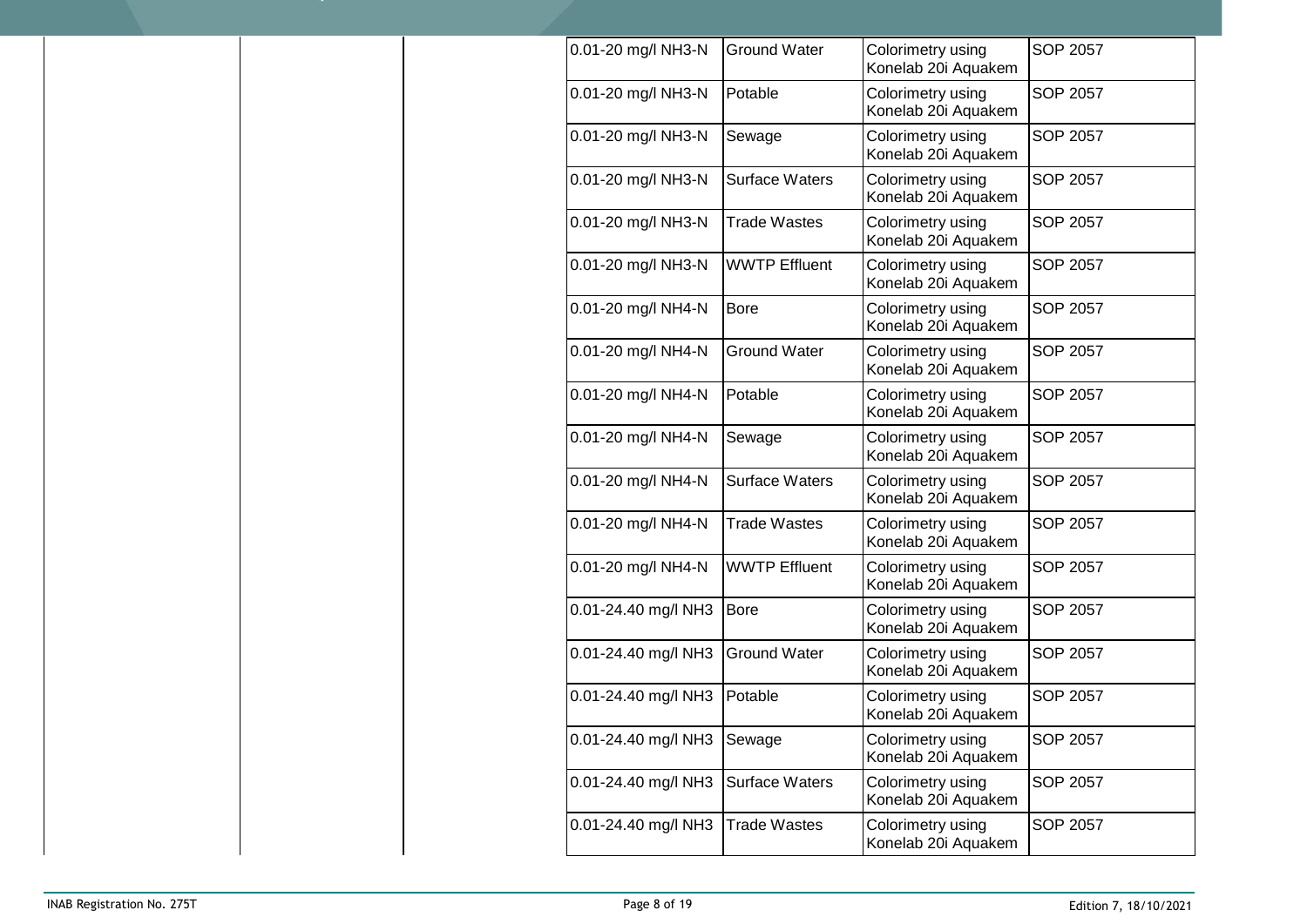|          |          | 0.01-24.40 mg/l NH3 | <b>WWTP Effluent</b>  | Colorimetry using<br>Konelab 20i Aquakem | <b>SOP 2057</b> |
|----------|----------|---------------------|-----------------------|------------------------------------------|-----------------|
|          |          | 0.01-25.80 mg/l NH4 | <b>Bore</b>           | Colorimetry using<br>Konelab 20i Aquakem | <b>SOP 2057</b> |
|          |          | 0.01-25.80 mg/l NH4 | <b>Ground Water</b>   | Colorimetry using<br>Konelab 20i Aquakem | SOP 2057        |
|          |          | 0.01-25.80 mg/l NH4 | Potable               | Colorimetry using<br>Konelab 20i Aquakem | <b>SOP 2057</b> |
|          |          | 0.01-25.80 mg/l NH4 | Sewage                | Colorimetry using<br>Konelab 20i Aquakem | <b>SOP 2057</b> |
|          |          | 0.01-25.80 mg/l NH4 | <b>Surface Waters</b> | Colorimetry using<br>Konelab 20i Aquakem | <b>SOP 2057</b> |
|          |          | 0.01-25.80 mg/l NH4 | <b>Trade Wastes</b>   | Colorimetry using<br>Konelab 20i Aquakem | <b>SOP 2057</b> |
|          |          | 0.01-25.80 mg/l NH4 | <b>WWTP Effluent</b>  | Colorimetry using<br>Konelab 20i Aquakem | <b>SOP 2057</b> |
| Chloride | Chloride | 1-500 mg/L          | <b>Bore</b>           | Colorimetry using<br>Konelab 20i Aquakem | <b>SOP 2065</b> |
|          |          | 1-500 mg/L          | <b>Ground Water</b>   | Colorimetry using<br>Konelab 20i Aquakem | <b>SOP 2065</b> |
|          |          | 1-500 mg/L          | Potable               | Colorimetry using<br>Konelab 20i Aquakem | SOP 2065        |
|          |          | 1-500 mg/L          | Sewage                | Colorimetry using<br>Konelab 20i Aquakem | <b>SOP 2065</b> |
|          |          | 1-500 mg/L          | <b>Surface Waters</b> | Colorimetry using<br>Konelab 20i Aquakem | <b>SOP 2065</b> |
|          |          | 1-500 mg/L          | <b>Trade Wastes</b>   | Colorimetry using<br>Konelab 20i Aquakem | SOP 2065        |
|          |          | 1-500 mg/L          | <b>WWTP Effluent</b>  | Colorimetry using<br>Konelab 20i Aquakem | <b>SOP 2065</b> |
| Colour   | Colour   | 1-500 Pt Co         | <b>Bore</b>           | Colorimetry using<br>Konelab 20i Aquakem | <b>SOP 2063</b> |
|          |          | 1-500 Pt Co         | <b>Ground Water</b>   | Colorimetry using<br>Konelab 20i Aquakem | <b>SOP 2063</b> |
|          |          | 1-500 Pt Co         | Potable               | Colorimetry using<br>Konelab 20i Aquakem | SOP 2063        |
|          |          | 1-500 Pt Co         | Sewage                | Colorimetry using<br>Konelab 20i Aquakem | SOP 2063        |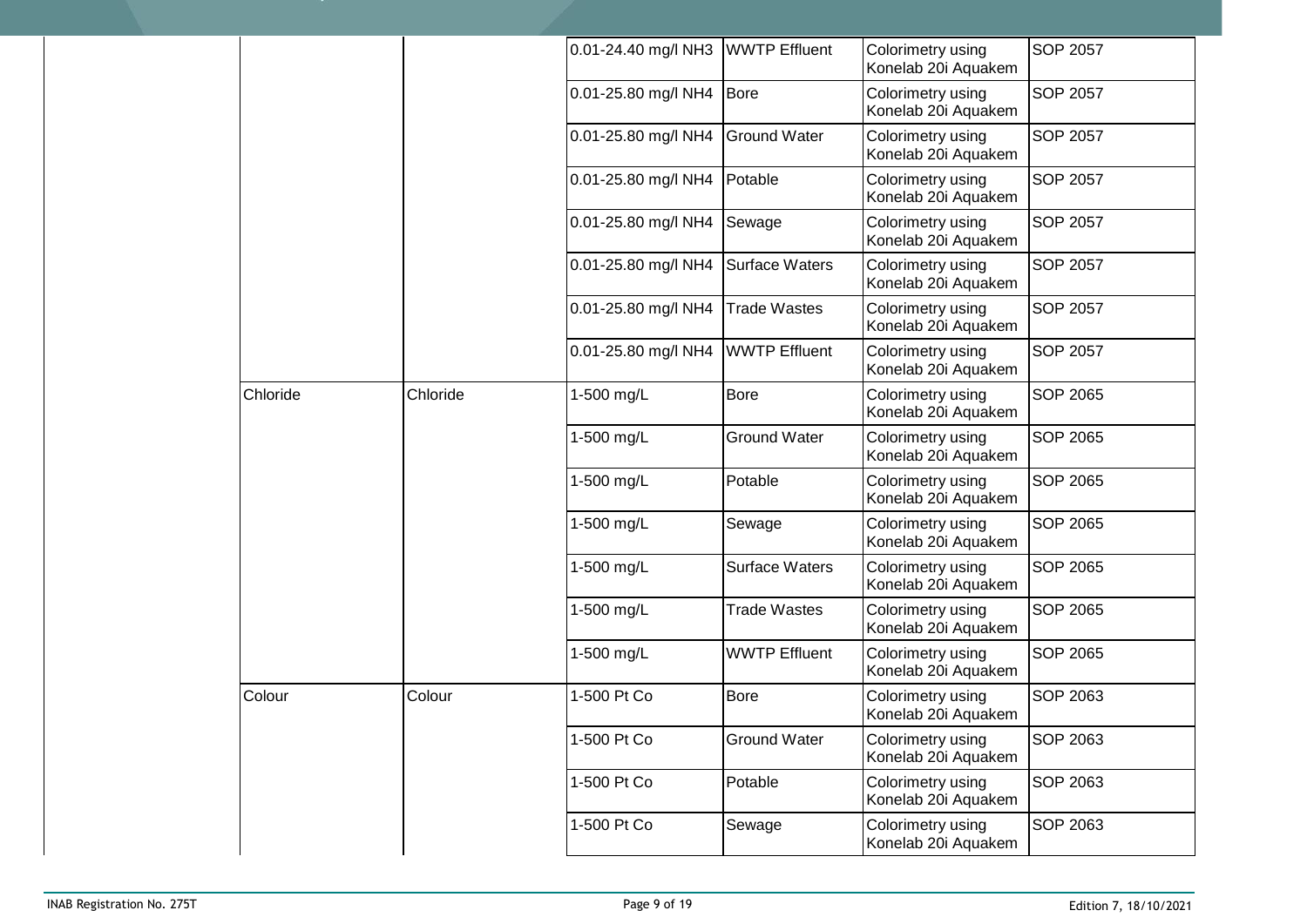|                                                          |                                                          | 1-500 Pt Co       | <b>Surface Waters</b> | Colorimetry using<br>Konelab 20i Aquakem            | SOP 2063                                                                                                   |
|----------------------------------------------------------|----------------------------------------------------------|-------------------|-----------------------|-----------------------------------------------------|------------------------------------------------------------------------------------------------------------|
|                                                          |                                                          | 1-500 Pt Co       | <b>Trade Wastes</b>   | Colorimetry using<br>Konelab 20i Aquakem            | SOP 2063                                                                                                   |
|                                                          |                                                          | 1-500 Pt Co       | <b>WWTP Effluent</b>  | Colorimetry using<br>Konelab 20i Aquakem            | <b>SOP 2063</b>                                                                                            |
| Determination of<br>Magnesium (Mg) in<br>Morgans extract | Magnesium                                                | 25-300mg/L        | Soil                  | Spectrophotometric<br>technique                     | SOP 2127 based on<br>Standard Method in<br><b>DAF Publication:</b><br>standard Soil analysis<br>for Reps.  |
| Determination of<br>Phosphorous(P) in<br>Morgans extract | Phosphorous                                              | 1-100mg/L         | Soil                  | Spectrophotometric<br>technique                     | SOP 2127 based on<br>Standard Method in<br><b>DAF Publication:</b><br>standard Soil analysis<br>for Reps.  |
| Determination of<br>Potassium(K) in<br>Morgans extract   | Potassium                                                | 25-300mg/L        | Soil                  | Flame photometric<br>technique                      | SOP 2127 based on<br>Standard Method in<br><b>DAF Publication:</b><br>standard Soil analysis<br>for Reps.  |
| Extractable<br>Magnesium                                 | Extractable<br>Magnesium (Morgans<br>Extract)            | 25 - 200 mg/l     | Soil                  | ICP-OES                                             | SOP 2120 Based on<br><b>Standard Soil Analysis</b><br>for REPS                                             |
| Extractable<br>Phosphorous                               | Extractable<br>Phosphorous<br>(Morgans Extract)          | 1-20 mg/L         | Soil                  | Morgans extract<br>followed by colorimetry          | Standard Method in<br><b>DAF</b><br>Publication:Standard<br>Soil analysis for<br>REPS:Nov 2004/SOP<br>2008 |
|                                                          | Morgans Phosphorous 1.0-250.0 mg/L                       |                   | Soil                  | Konelab 20i Aquakem                                 | <b>SOP 2040</b>                                                                                            |
| Extractable Potassium                                    | Extractable Potassium 25-200 mg/L<br>(Morgans Extract)   |                   | Soil                  | Morgans extract<br>followed by atomic<br>absorption | Standard Method in<br><b>DAF</b><br>Publication:Standard<br>Soil analysis for<br>REPS:Nov 2004/SOP<br>2009 |
|                                                          | Extractable Potassium 25 - 200 mg/l<br>(Morgans Extract) |                   | Soil                  | ICP-OES                                             | SOP 2120 Based on<br><b>Standard Soil Analysis</b><br>for REPS                                             |
| Fluoride in Drinking<br>Water                            | Fluoride                                                 | $0.08 - 1.5$ mg/l | Drinking Water        | Kone                                                | SOP 2069 using the<br>Kone 20i Aquakem                                                                     |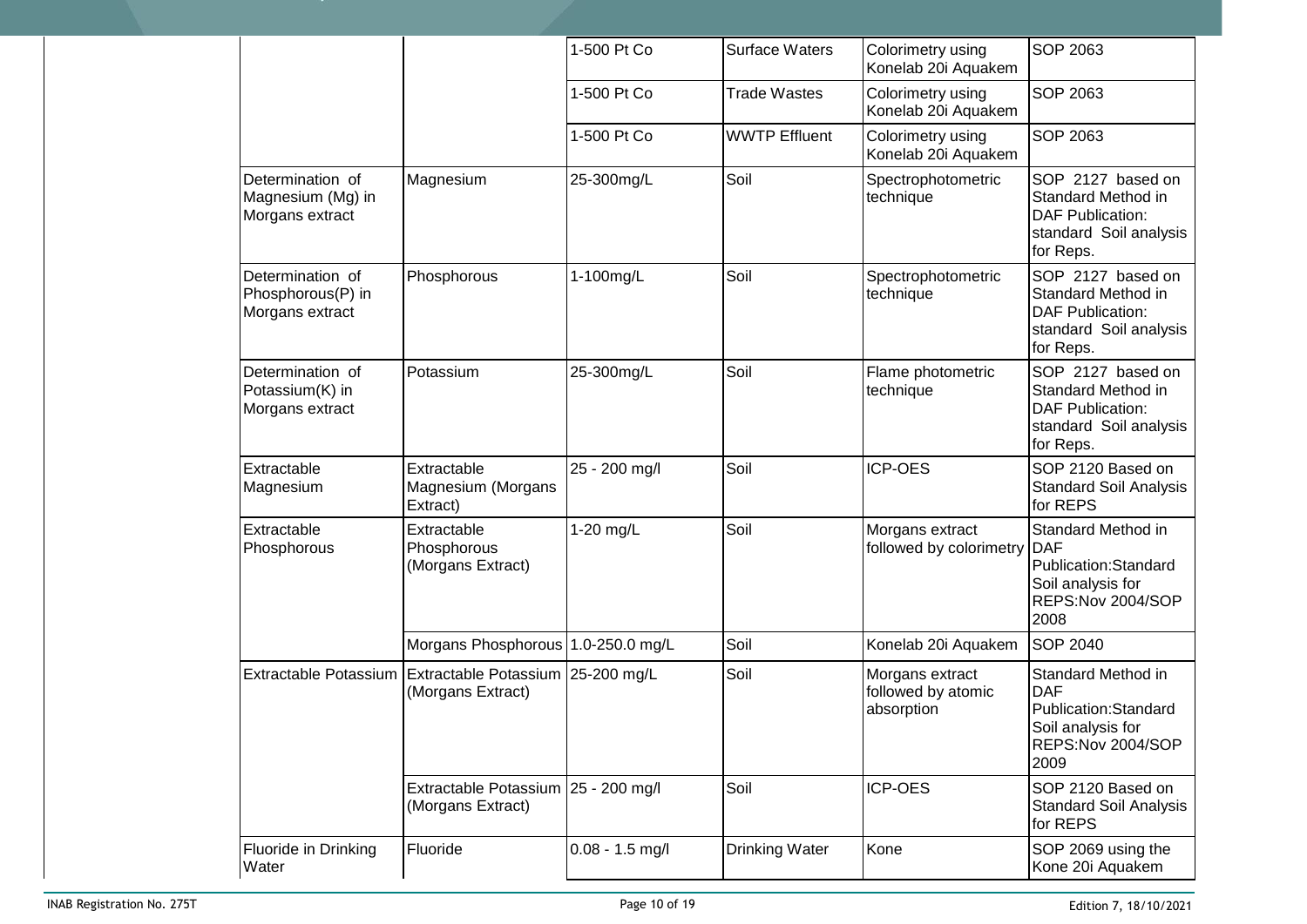| Nitrate        | Nitrate        | 0.5-50mg/L NO3 as<br>N  | <b>Bore</b>           | Colorimetry using<br>Konelab 20i Aquakem | <b>SOP 2060</b> |
|----------------|----------------|-------------------------|-----------------------|------------------------------------------|-----------------|
|                |                | 0.5-50mg/L NO3 as<br>N. | <b>Ground Water</b>   | Colorimetry using<br>Konelab 20i Aquakem | <b>SOP 2060</b> |
|                |                | 0.5-50mg/L NO3 as       | Potable               | Colorimetry using<br>Konelab 20i Aquakem | <b>SOP 2060</b> |
|                |                | 0.5-50mg/L NO3 as       | Sewage                | Colorimetry using<br>Konelab 20i Aquakem | <b>SOP 2060</b> |
|                |                | 0.5-50mg/L NO3 as<br>N  | <b>Surface Waters</b> | Colorimetry using<br>Konelab 20i Aquakem | <b>SOP 2060</b> |
|                |                | 0.5-50mg/L NO3 as       | <b>Trade Wastes</b>   | Colorimetry using<br>Konelab 20i Aquakem | <b>SOP 2060</b> |
|                |                | 0.5-50mg/L NO3 as       | <b>WWTP Effluent</b>  | Colorimetry using<br>Konelab 20i Aquakem | <b>SOP 2060</b> |
|                |                | 2.2-220 mg/L NO3        | <b>Bore</b>           | Colorimetry using<br>Konelab 20i Aquakem | <b>SOP 2060</b> |
|                |                | 2.2-220 mg/L NO3        | <b>Ground Water</b>   | Colorimetry using<br>Konelab 20i Aquakem | <b>SOP 2060</b> |
|                |                | 2.2-220 mg/L NO3        | Potable               | Colorimetry using<br>Konelab 20i Aquakem | <b>SOP 2060</b> |
|                |                | 2.2-220 mg/L NO3        | Sewage                | Colorimetry using<br>Konelab 20i Aquakem | <b>SOP 2060</b> |
|                |                | 2.2-220 mg/L NO3        | <b>Surface Waters</b> | Colorimetry using<br>Konelab 20i Aquakem | <b>SOP 2060</b> |
|                |                | 2.2-220 mg/L NO3        | <b>Trade Wastes</b>   | Colorimetry using<br>Konelab 20i Aquakem | <b>SOP 2060</b> |
|                |                | 2.2-220 mg/L NO3        | <b>WWTP Effluent</b>  | Colorimetry using<br>Konelab 20i Aquakem | <b>SOP 2060</b> |
| <b>Nitrite</b> | <b>Nitrite</b> | 0.01-5mg/L NO2 as<br>N  | <b>Bore</b>           | Colorimetry using<br>Konelab 20i Aquakem | <b>SOP 2059</b> |
|                |                | 0.01-5mg/L NO2 as<br>N  | <b>Ground Water</b>   | Colorimetry using<br>Konelab 20i Aquakem | <b>SOP 2059</b> |
|                |                | 0.01-5mg/L NO2 as<br>N  | Potable               | Colorimetry using<br>Konelab 20i Aquakem | <b>SOP 2059</b> |
|                |                | 0.01-5mg/L NO2 as       | Sewage                | Colorimetry using<br>Konelab 20i Aquakem | <b>SOP 2059</b> |
|                |                | 0.01-5mg/L NO2 as<br>N  | <b>Surface Waters</b> | Colorimetry using<br>Konelab 20i Aquakem | <b>SOP 2059</b> |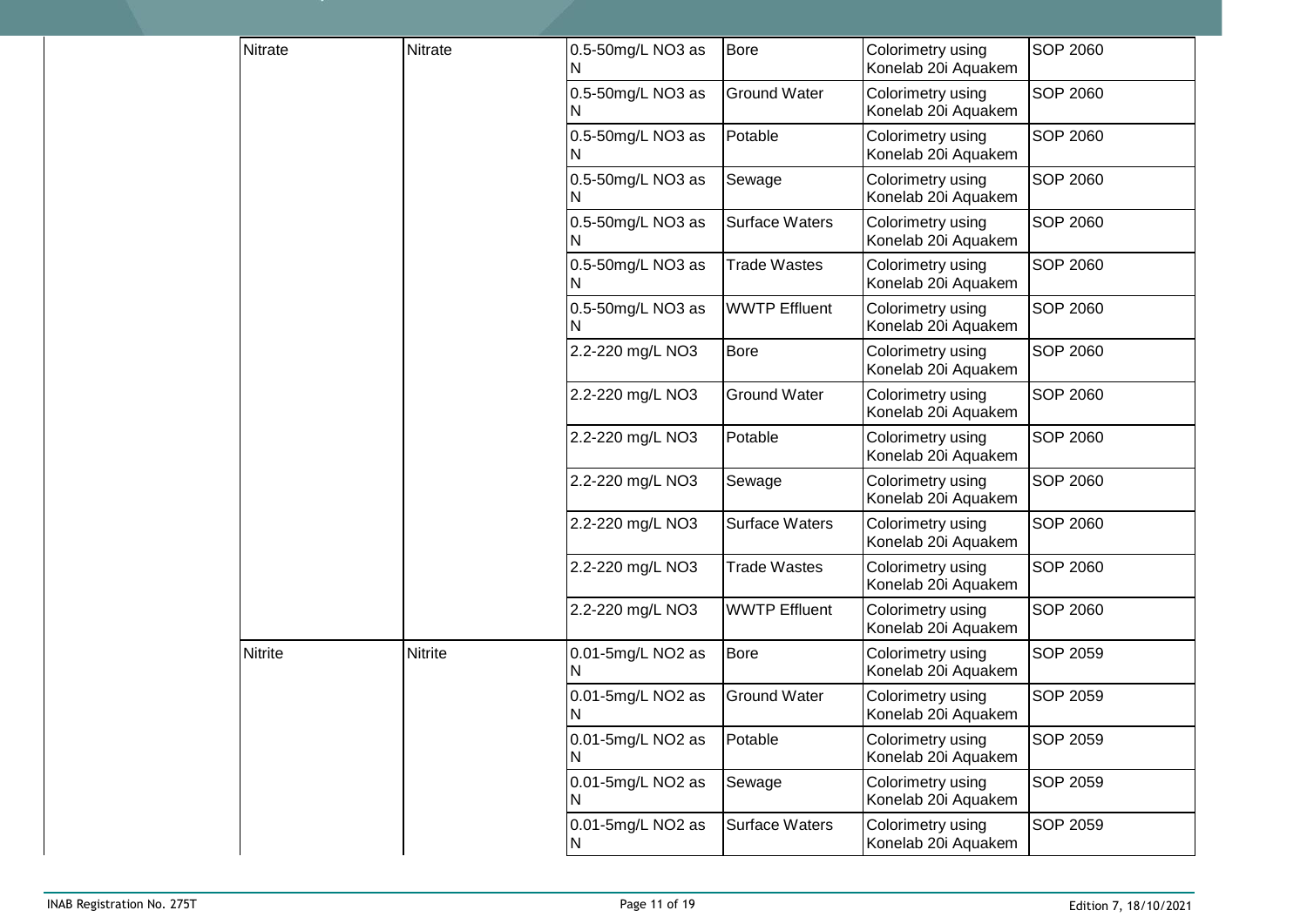|  |                |                | 0.01-5mg/L NO2 as<br>N | <b>Trade Wastes</b>   | Colorimetry using<br>Konelab 20i Aquakem | <b>SOP 2059</b> |
|--|----------------|----------------|------------------------|-----------------------|------------------------------------------|-----------------|
|  |                |                | 0.01-5mg/L NO2 as<br>N | <b>WWTP Effluent</b>  | Colorimetry using<br>Konelab 20i Aquakem | <b>SOP 2059</b> |
|  |                |                | 0.03-16.5mg/L NO2      | <b>Bore</b>           | Colorimetry using<br>Konelab 20i Aquakem | <b>SOP 2059</b> |
|  |                |                | 0.03-16.5mg/L NO2      | <b>Ground Water</b>   | Colorimetry using<br>Konelab 20i Aquakem | <b>SOP 2059</b> |
|  |                |                | 0.03-16.5mg/L NO2      | Potable               | Colorimetry using<br>Konelab 20i Aquakem | <b>SOP 2059</b> |
|  |                |                | 0.03-16.5mg/L NO2      | Sewage                | Colorimetry using<br>Konelab 20i Aquakem | <b>SOP 2059</b> |
|  |                |                | 0.03-16.5mg/L NO2      | <b>Surface Waters</b> | Colorimetry using<br>Konelab 20i Aquakem | <b>SOP 2059</b> |
|  |                |                | 0.03-16.5mg/L NO2      | <b>Trade Wastes</b>   | Colorimetry using<br>Konelab 20i Aquakem | <b>SOP 2059</b> |
|  |                |                | 0.03-16.5mg/L NO2      | <b>WWTP Effluent</b>  | Colorimetry using<br>Konelab 20i Aquakem | <b>SOP 2059</b> |
|  | Orthophosphate | Orthophosphate | 0.01-10mg/L PO4        | <b>Bore</b>           | Colorimetry using<br>Konelab 20i Aquakem | <b>SOP 2061</b> |
|  |                |                | 0.01-10mg/L PO4        | <b>Ground Water</b>   | Colorimetry using<br>Konelab 20i Aquakem | <b>SOP 2061</b> |
|  |                |                | 0.01-10mg/L PO4        | Potable               | Colorimetry using<br>Konelab 20i Aquakem | <b>SOP 2061</b> |
|  |                |                | 0.01-10mg/L PO4        | Sewage                | Colorimetry using<br>Konelab 20i Aquakem | <b>SOP 2061</b> |
|  |                |                | 0.01-10mg/L PO4        | <b>Surface Waters</b> | Colorimetry using<br>Konelab 20i Aquakem | <b>SOP 2061</b> |
|  |                |                | 0.01-10mg/L PO4        | <b>Trade Wastes</b>   | Colorimetry using<br>Konelab 20i Aquakem | SOP 2061        |
|  |                |                | 0.01-10mg/L PO4        | <b>WWTP Effluent</b>  | Colorimetry using<br>Konelab 20i Aquakem | SOP 2061        |
|  |                |                | 0.01-3.26mg/L P        | <b>Bore</b>           | Colorimetry using<br>Konelab 20i Aquakem | <b>SOP 2061</b> |
|  |                |                | 0.01-3.26mg/L P        | <b>Ground Water</b>   | Colorimetry using<br>Konelab 20i Aquakem | <b>SOP 2061</b> |
|  |                |                | 0.01-3.26mg/L P        | Potable               | Colorimetry using<br>Konelab 20i Aquakem | SOP 2061        |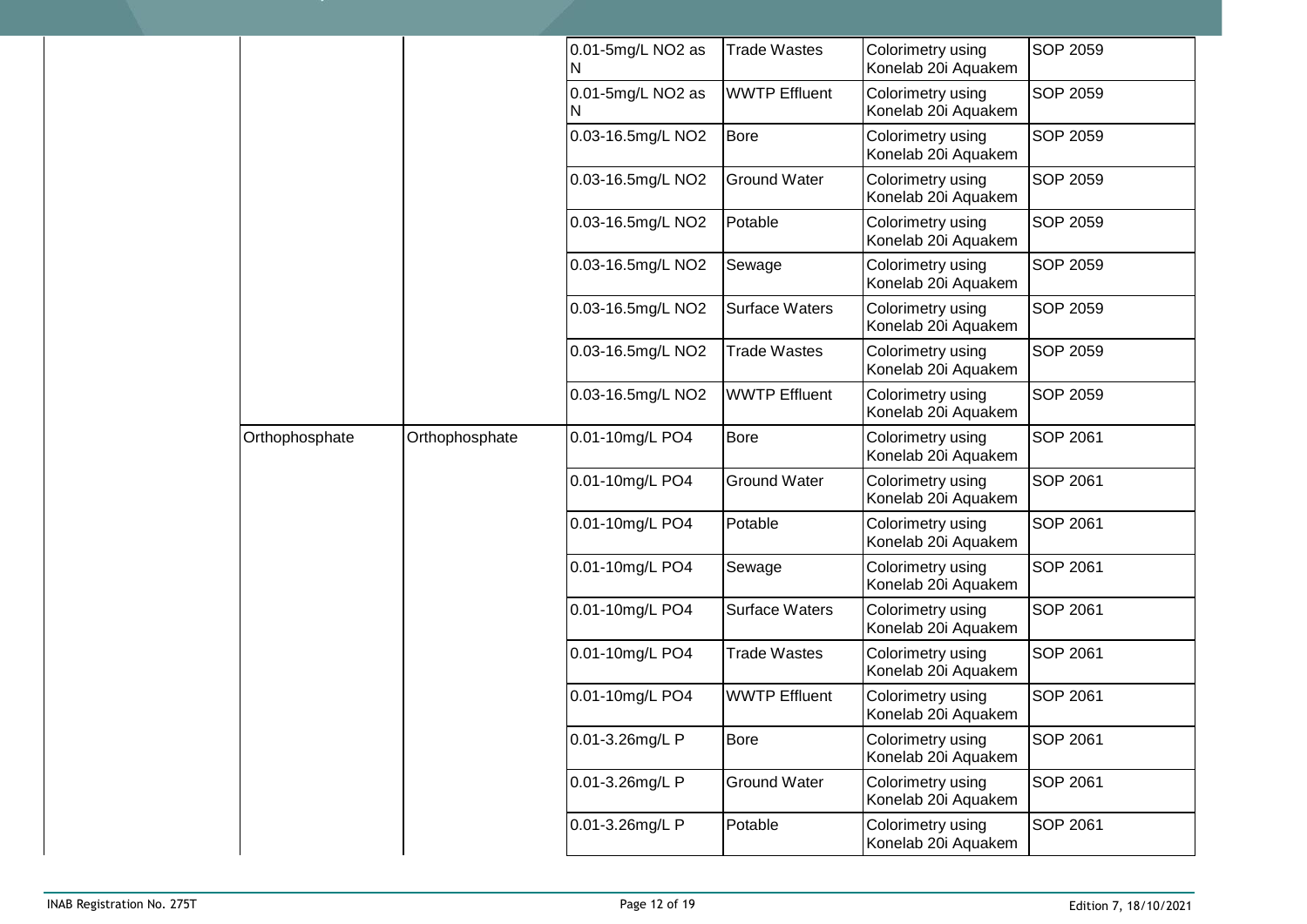| 0.01-3.26mg/L P    | Sewage                | Colorimetry using<br>Konelab 20i Aquakem | SOP 2061                                                                                                |
|--------------------|-----------------------|------------------------------------------|---------------------------------------------------------------------------------------------------------|
| 0.01-3.26mg/L P    | Surface Waters        | Colorimetry using<br>Konelab 20i Aquakem | SOP 2061                                                                                                |
| 0.01-3.26mg/L P    | <b>Trade Wastes</b>   | Colorimetry using<br>Konelab 20i Aquakem | SOP 2061                                                                                                |
| 0.01-3.26mg/L P    | <b>WWTP Effluent</b>  | Colorimetry using<br>Konelab 20i Aquakem | SOP 2061                                                                                                |
| $0.05 - 1.00$ mg/L | <b>Bore</b>           | UV Spectrophotometry                     | <b>Standard Methods for</b><br>the Examination of<br>Water and<br>Wastewater, 23rd<br>Edition/SOP2026   |
| 0.05-1.00 mg/L     | <b>Ground Water</b>   | UV Spectrophotometry                     | Standard Methods for<br>the Examination of<br>Water and<br>Wastewater, 23rd<br>Edition/SOP2026          |
| $0.05 - 1.00$ mg/L | Potable               | UV Spectrophotometry                     | <b>Standard Methods for</b><br>the Examination of<br>Water and<br>Wastewater, 23rd<br>Edition/SOP2026   |
| 0.05-1.00 mg/L     | Sewage                | UV Spectrophotometry                     | <b>Standard Methods for</b><br>the Examination of<br>Water and<br>Wastewater, 23rd<br>Edition / SOP2026 |
| 0.05-1.00 mg/L     | <b>Surface Waters</b> | UV Spectrophotometry                     | <b>Standard Methods for</b><br>the Examination of<br>Water and<br>Wastewater, 23rd<br>Edition / SOP2026 |
| 0.05-1.00 mg/L     | <b>Trade Wastes</b>   | UV Spectrophotometry                     | <b>Standard Methods for</b><br>the Examination of<br>Water and<br>Wastewater, 23rd<br>Edition / SOP2026 |
| 0.05-1.00 mg/L     | <b>WWTP Effluent</b>  | UV Spectrophotometry                     | <b>Standard Methods for</b><br>the Examination of<br>Water and<br>Wastewater, 23rd<br>Edition / SOP2026 |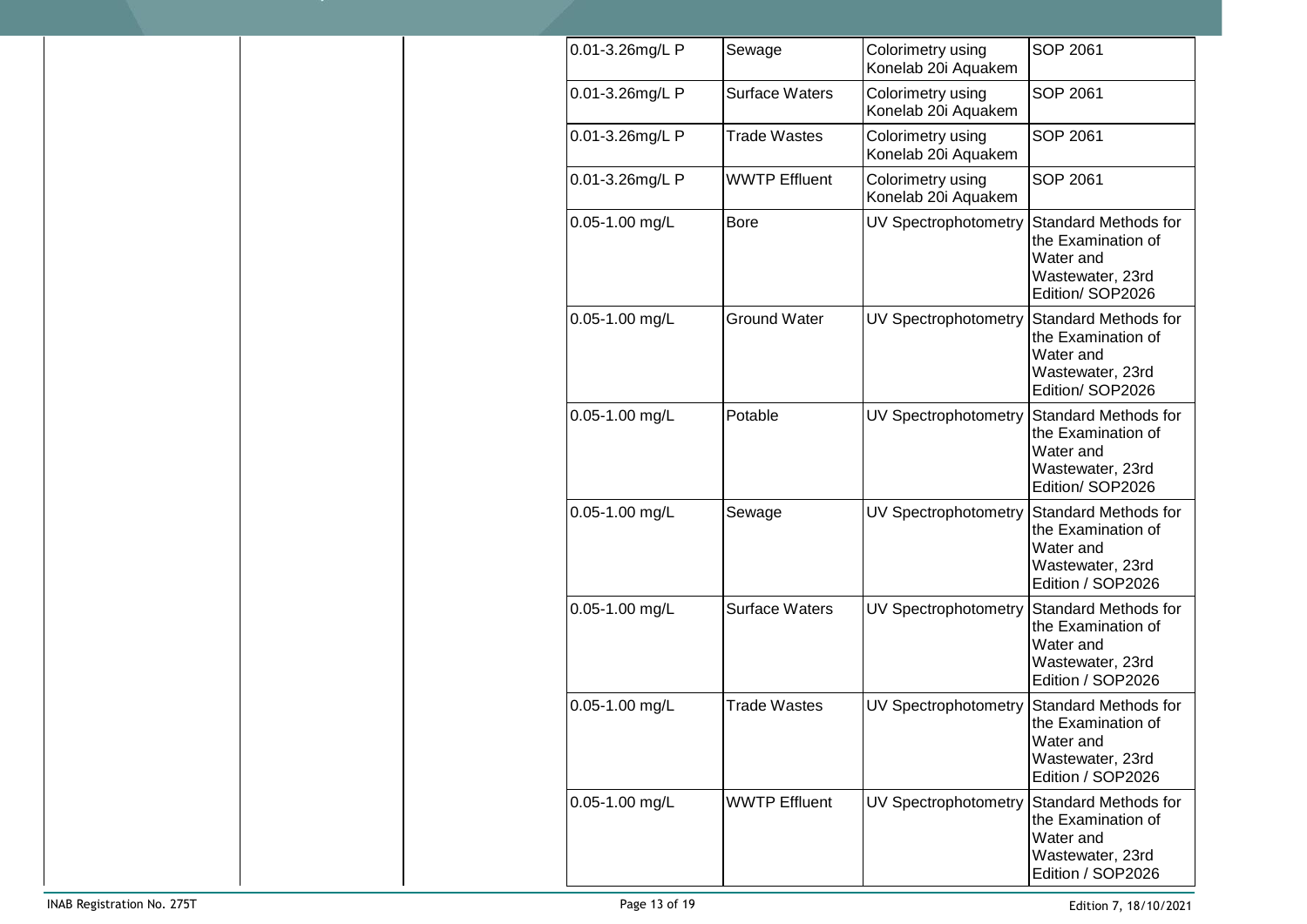| Sulphate                          | Sulphate                          | 2.5-500 mg/L                                                            | <b>Bore</b>           | Colorimetry using<br>Konelab 20i Aquakem | <b>SOP 2062</b>   |
|-----------------------------------|-----------------------------------|-------------------------------------------------------------------------|-----------------------|------------------------------------------|-------------------|
|                                   |                                   | 2.5-500 mg/L                                                            | <b>Ground Water</b>   | Colorimetry using<br>Konelab 20i Aquakem | <b>SOP 2062</b>   |
|                                   |                                   | 2.5-500 mg/L                                                            | Potable               | Colorimetry using<br>Konelab 20i Aquakem | <b>SOP 2062</b>   |
|                                   |                                   | 2.5-500 mg/L                                                            | Sewage                | Colorimetry using<br>Konelab 20i Aquakem | <b>SOP 2062</b>   |
|                                   |                                   | 2.5-500 mg/L                                                            | <b>Surface Waters</b> | Colorimetry using<br>Konelab 20i Aquakem | <b>SOP 2062</b>   |
|                                   |                                   | 2.5-500 mg/L                                                            | <b>Trade Wastes</b>   | Colorimetry using<br>Konelab 20i Aquakem | <b>SOP 2062</b>   |
|                                   |                                   | 2.5-500 mg/L                                                            | <b>WWTP Effluent</b>  | Colorimetry using<br>Konelab 20i Aquakem | <b>SOP 2062</b>   |
| <b>Total Nitrogen</b>             | <b>Total Nitrogen</b>             | $0.5 - 25$ mg/L                                                         | Bore                  | Persulphate digestion<br>method          | SOP 2075          |
|                                   |                                   | $0.5 - 25$ mg/L                                                         | <b>Ground Water</b>   | Persulphate digestion<br>method          | SOP 2075          |
|                                   |                                   | $0.5 - 25$ mg/L                                                         | Potable               | Persulphate digestion<br>method          | SOP 2075          |
|                                   |                                   | $0.5 - 25$ mg/L                                                         | Sewage                | Persulphate digestion<br>method          | SOP 2075          |
|                                   |                                   | $0.5 - 25$ mg/L                                                         | <b>Surface Waters</b> | Persulphate digestion<br>method          | <b>SOP 2075</b>   |
|                                   |                                   | $0.5 - 25$ mg/L                                                         | <b>Trade Wastes</b>   | Persulphate digestion<br>method          | SOP 2075          |
| <b>Total Oxidised</b><br>Nitrogen | <b>Total Oxidised</b><br>Nitrogen | 0.5-10 mg/L TON as<br>N (SOP 2077)<br>10-50 mg/L TON as<br>N (SOP 2058) | <b>Bore</b>           | Colorimetry using<br>Konelab 20i Aquakem | SOP 2058/SOP 2077 |
|                                   |                                   | 0.5-10 mg/L TON as<br>N (SOP 2077)<br>10-50 mg/L TON as<br>N (SOP 2058) | <b>Ground Water</b>   | Colorimetry using<br>Konelab 20i Aquakem | SOP 2058/SOP 2077 |
|                                   |                                   | 0.5-10 mg/L TON as<br>N (SOP 2077)<br>10-50 mg/L TON as<br>N (SOP 2058) | Potable               | Colorimetry using<br>Konelab 20i Aquakem | SOP 2058/SOP 2077 |
|                                   |                                   | 0.5-10 mg/L TON as<br>N (SOP 2077)                                      | Sewage                | Colorimetry using<br>Konelab 20i Aquakem | SOP 2058/SOP 2077 |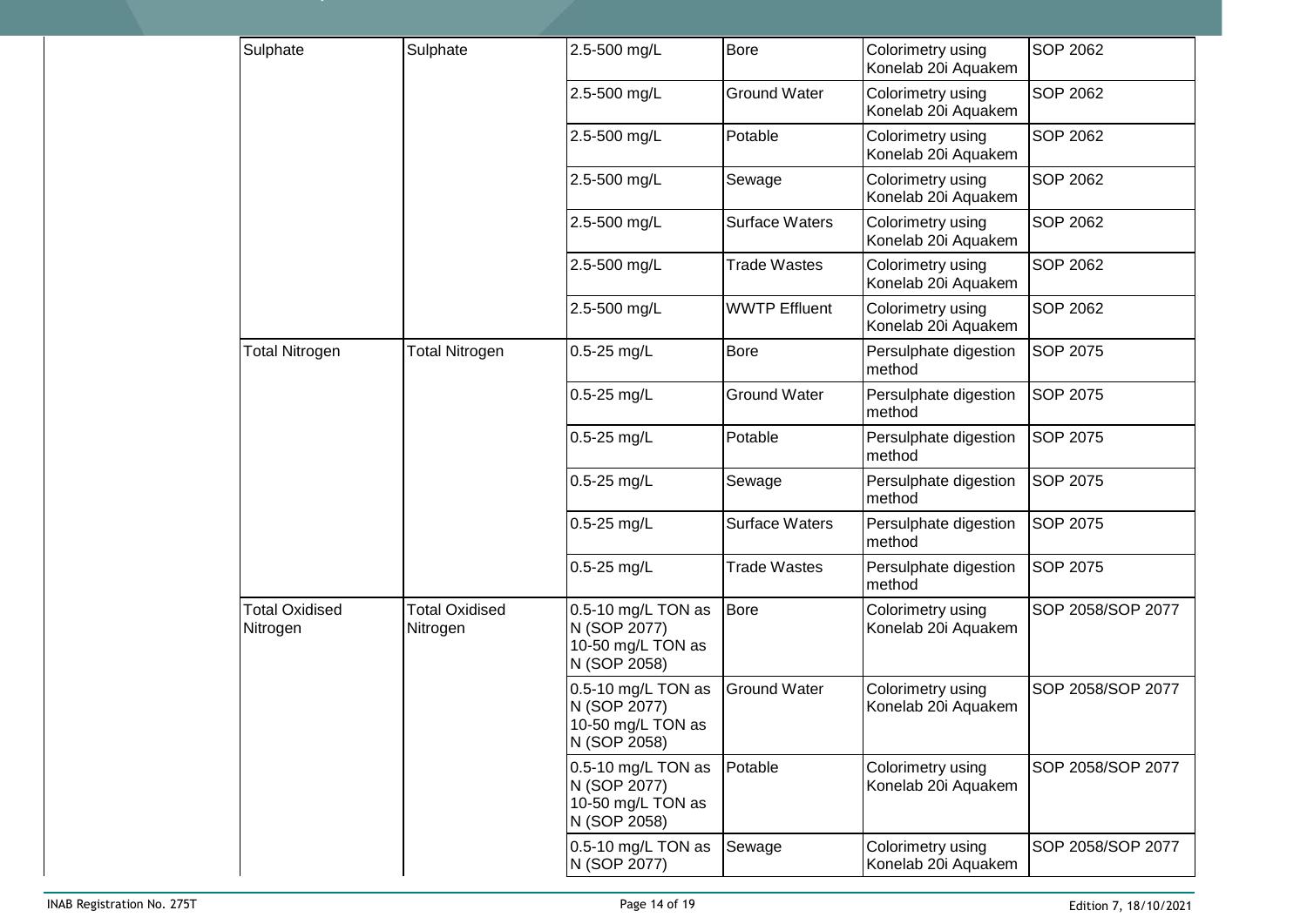|           |           | 10-50 mg/L TON as<br>N (SOP 2058)                                       |                       |                                          |                                                                                                                                            |
|-----------|-----------|-------------------------------------------------------------------------|-----------------------|------------------------------------------|--------------------------------------------------------------------------------------------------------------------------------------------|
|           |           | 0.5-10 mg/L TON as<br>N (SOP 2077)<br>10-50 mg/L TON as<br>N (SOP 2058) | Surface Waters        | Colorimetry using<br>Konelab 20i Aquakem | SOP 2058/SOP 2077                                                                                                                          |
|           |           | 0.5-10 mg/L TON as<br>N (SOP 2077)<br>10-50 mg/L TON as<br>N (SOP 2058) | <b>Trade Wastes</b>   | Colorimetry using<br>Konelab 20i Aquakem | SOP 2058/SOP 2077                                                                                                                          |
|           |           | 0.5-10 mg/L TON as<br>N (SOP 2077)<br>10-50 mg/L TON as<br>N (SOP 2058) | <b>WWTP Effluent</b>  | Colorimetry using<br>Konelab 20i Aquakem | SOP 2058/SOP 2077                                                                                                                          |
| Turbidity | Turbidity | 0.02-1000 NTU                                                           | <b>Bore</b>           | Turbidity meter<br>(Tubriquant 1100T)    | <b>Based on Standard</b><br>Methods for the<br><b>Examination of Water</b><br>and Wastewater,<br>23rd Edition Method<br>2130<br>/ SOP 2022 |
|           |           | 0.02-1000 NTU                                                           | <b>Ground Water</b>   | Turbidity meter<br>(Tubriquant 1100T)    | <b>Based on Standard</b><br>Methods for the<br><b>Examination of Water</b><br>and Wastewater,<br>23rd Edition Method<br>2130<br>/ SOP 2022 |
|           |           | 0.02-1000 NTU                                                           | Potable               | Turbidity meter<br>(Tubriquant 1100T)    | <b>Based on Standard</b><br>Methods for the<br><b>Examination of Water</b><br>and Wastewater,<br>23rd Edition Method<br>2130<br>/ SOP 2022 |
|           |           | 0.02-1000 NTU                                                           | Sewage                | Turbidity meter<br>(Tubriquant 1100T)    | <b>Based on Standard</b><br>Methods for the<br><b>Examination of Water</b><br>and Wastewater,<br>23rd Edition Method<br>2130<br>/ SOP 2022 |
|           |           | 0.02-1000 NTU                                                           | <b>Surface Waters</b> | Turbidity meter<br>(Tubriquant 1100T)    | <b>Based on Standard</b><br>Methods for the                                                                                                |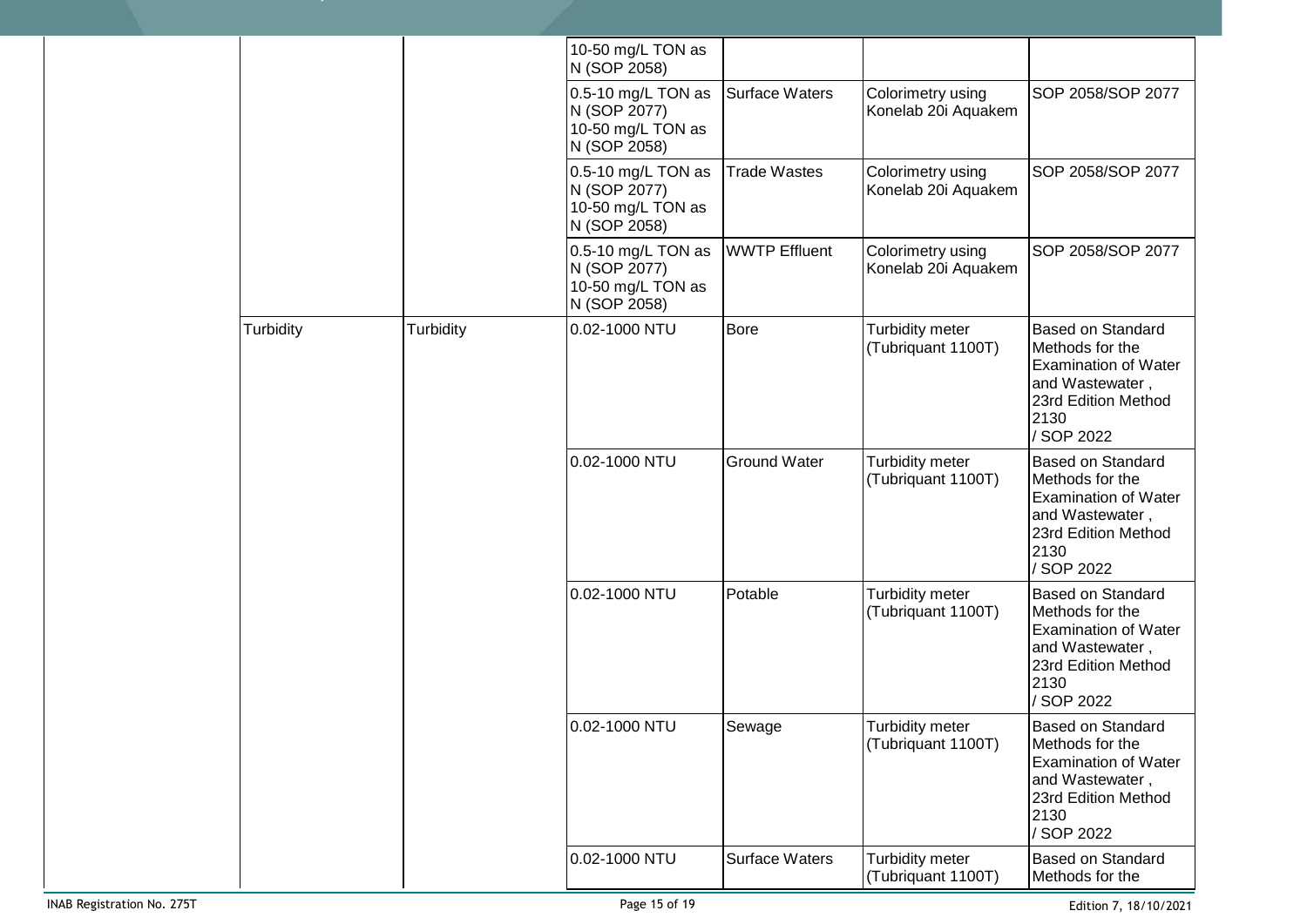|                                           |    |    |               |                      |                                       | <b>Examination of Water</b><br>and Wastewater,<br>23rd Edition Method<br>2130<br>/ SOP 2022                                                |
|-------------------------------------------|----|----|---------------|----------------------|---------------------------------------|--------------------------------------------------------------------------------------------------------------------------------------------|
|                                           |    |    | 0.02-1000 NTU | <b>Trade Wastes</b>  | Turbidity meter<br>(Tubriquant 1100T) | <b>Based on Standard</b><br>Methods for the<br><b>Examination of Water</b><br>and Wastewater,<br>23rd Edition Method<br>2130<br>/ SOP 2022 |
|                                           |    |    | 0.02-1000 NTU | <b>WWTP Effluent</b> | Turbidity meter<br>(Tubriquant 1100T) | <b>Based on Standard</b><br>Methods for the<br><b>Examination of Water</b><br>and Wastewater,<br>23rd Edition Method<br>2130<br>/ SOP 2022 |
| 767 Physical<br>test/measurement - .01 pH | pH | pH | 4-10 pH units | <b>Bore</b>          | pH electrode                          | Standard Methods for<br>the Examination of<br>Water and<br>Wastewater, 23rd<br>Edition. Method 4500<br>H+B/SOP 2004                        |
|                                           |    |    | 4-10 pH units | Groundwater          | pH electrode                          | Standard Methods for<br>the Examination of<br>Water and<br>Wastewater, 23rd<br>Edition. Method 4500<br>H+B/SOP 2004                        |
|                                           |    |    | 4-10 pH units | Leachates            | pH electrode                          | <b>Standard Methods for</b><br>the Examination of<br>Water and<br>Wastewater, 23rd<br>Edition. Method 4500<br> H+B/SOP 2004                |
|                                           |    |    | 4-10 pH units | Potable              | pH electrode                          | <b>Standard Methods for</b><br>the Examination of<br>Water and<br>Wastewater, 23rd<br>Edition. Method 4500<br>H+B/SOP 2004                 |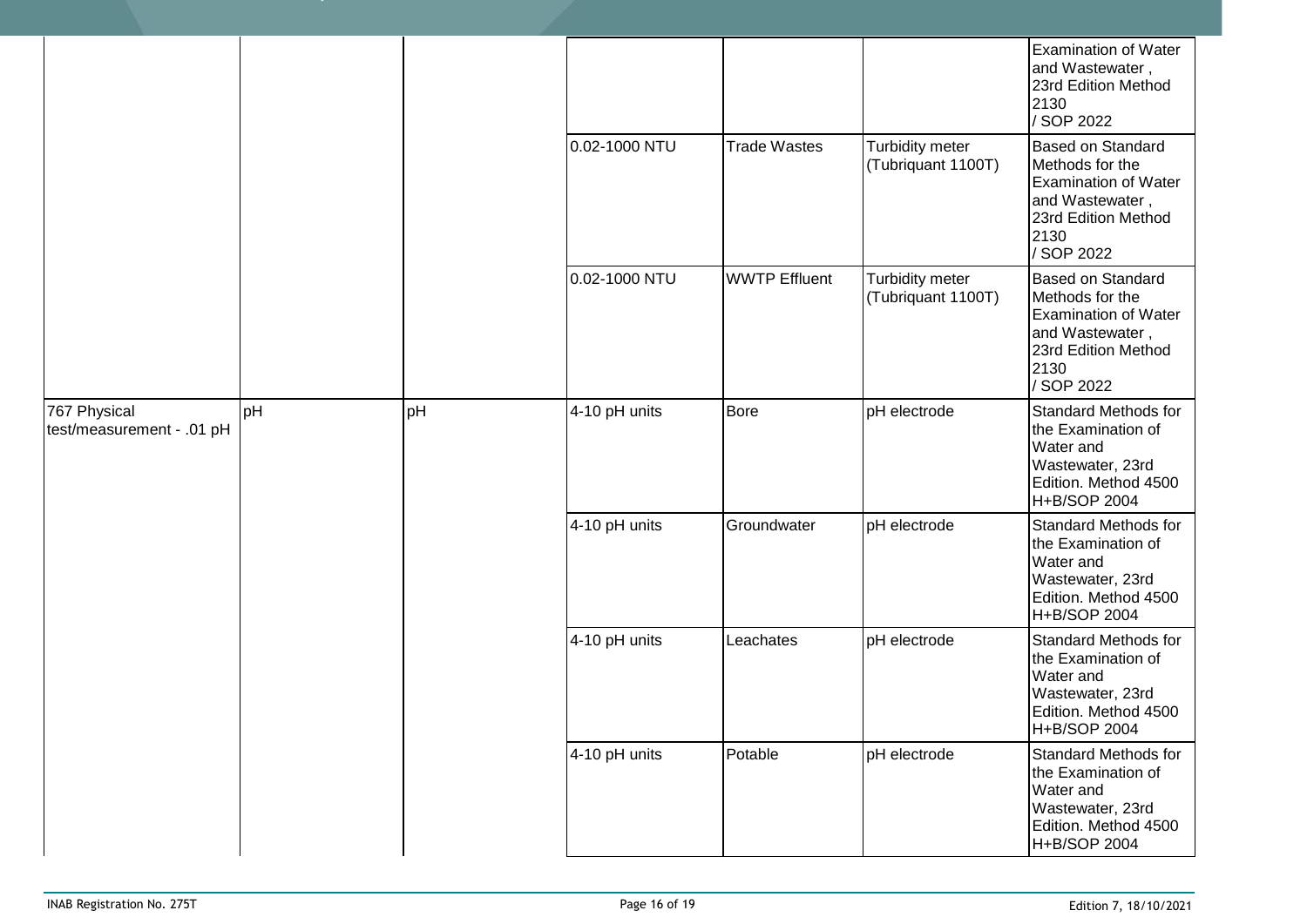|  |         |                                      | 4-10 pH units   | Sewage                | pH electrode                        | Standard Methods for<br>the Examination of<br>Water and<br>Wastewater, 23rd<br>Edition. Method 4500<br>H+B/SOP 2004        |
|--|---------|--------------------------------------|-----------------|-----------------------|-------------------------------------|----------------------------------------------------------------------------------------------------------------------------|
|  |         |                                      | 4-10 pH units   | <b>Surface Waters</b> | pH electrode                        | Standard Methods for<br>the Examination of<br>Water and<br>Wastewater, 23rd<br>Edition. Method 4500<br>H+B/SOP 2004        |
|  |         |                                      | 4-10 pH units   | <b>Trade Wastes</b>   | pH electrode                        | <b>Standard Methods for</b><br>the Examination of<br>Water and<br>Wastewater, 23rd<br>Edition. Method 4500<br>H+B/SOP 2004 |
|  |         |                                      | 4-10 pH units   | <b>WWTP</b> effluent  | pH electrode                        | Standard Methods for<br>the Examination of<br>Water and<br>Wastewater, 23rd<br>Edition. Method 4500<br>H+B/SOP 2004        |
|  | Soil pH | Soil buffer pH (Lime<br>Requirement) | 4 - 10 pH Units | Soil                  | <b>SKALAR Automated</b><br>pH Meter | Standard Method in<br><b>DAF Publication:</b><br>Standard Soil analysis<br>for REPS: Nov<br>2004/SOP 2121                  |
|  |         |                                      | 4-10 pH units   | Soil                  | pH electrode                        | Standard Method in<br><b>DAF Publication:</b><br>Standard Soil analysis<br>for REPS: Nov<br>2004/SOP2002                   |
|  |         | Soil pH                              | 4 - 10 pH Units | Soil                  | <b>SKALAR Automated</b><br>pH Meter | Standard Method in<br><b>DAF Publication:</b><br><b>Standard Soil analysis</b><br>for REPS: Nov<br>2004/SOP 2121           |
|  |         |                                      | 4-10 pH units   | Soil                  | pH electrode                        | Standard Method in<br><b>DAF Publication:</b><br>Standard Soil analysis<br>for REPS: Nov<br>2004/SOP2001                   |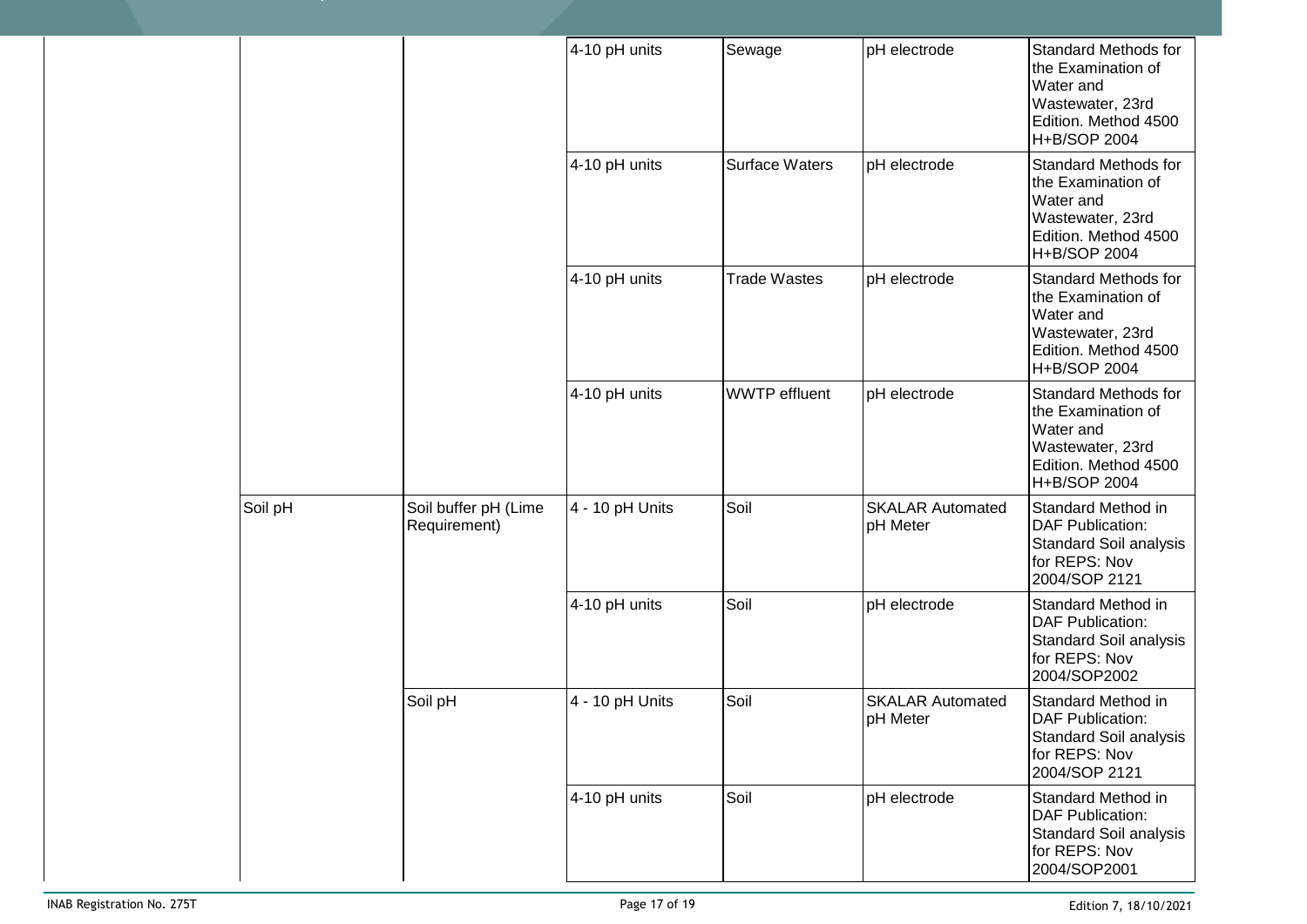| 767 Physical<br>test/measurement - .02<br>Conductivity            | Conductivity                     | Conductivity                     | 10-1999µs/cm | <b>Bore</b>           | <b>Mettler Toledo</b><br><b>Conductivity Meter</b> | SOP 2076                                                                                              |
|-------------------------------------------------------------------|----------------------------------|----------------------------------|--------------|-----------------------|----------------------------------------------------|-------------------------------------------------------------------------------------------------------|
|                                                                   |                                  |                                  | 10-1999µs/cm | Groundwater           | <b>Mettler Toledo</b><br><b>Conductivity Meter</b> | SOP 2076                                                                                              |
|                                                                   |                                  |                                  | 10-1999µs/cm | Leachates             | Mettler Toledo<br><b>Conductivity Meter</b>        | SOP 2076                                                                                              |
|                                                                   |                                  |                                  | 10-1999µs/cm | Potable               | Mettler Toledo<br><b>Conductivity Meter</b>        | SOP 2076                                                                                              |
|                                                                   |                                  |                                  | 10-1999µs/cm | Sewage                | <b>Mettler Toledo</b><br><b>Conductivity Meter</b> | SOP 2076                                                                                              |
|                                                                   |                                  |                                  | 10-1999µs/cm | <b>Surface Waters</b> | Mettler Toledo<br><b>Conductivity Meter</b>        | SOP 2076                                                                                              |
|                                                                   |                                  |                                  | 10-1999µs/cm | <b>Trade Wastes</b>   | <b>Mettler Toledo</b><br><b>Conductivity Meter</b> | SOP 2076                                                                                              |
|                                                                   |                                  |                                  | 10-1999µs/cm | <b>WWTP Effluent</b>  | <b>Mettler Toledo</b><br><b>Conductivity Meter</b> | SOP 2076                                                                                              |
| 767 Physical<br>test/measurement - .03<br><b>Suspended Solids</b> | <b>Total Suspended</b><br>Solids | <b>Total Suspended</b><br>Solids | 1-1000 mg/L  | <b>Bore</b>           | Gravimetric<br>Determination                       | <b>Standard Methods for</b><br>the Examination of<br>Water and<br>Wastewater, 23rd<br>Edition/SOP2016 |
|                                                                   |                                  |                                  | 1-1000 mg/L  | Groundwater           | Gravimetric<br>Determination                       | <b>Standard Methods for</b><br>the Examination of<br>Water and<br>Wastewater, 23rd<br>Edition/SOP2016 |
|                                                                   |                                  |                                  | 1-1000 mg/L  | Leachates             | Gravimetric<br>Determination                       | <b>Standard Methods for</b><br>the Examination of<br>Water and<br>Wastewater, 23rd<br>Edition/SOP2016 |
|                                                                   |                                  |                                  | 1-1000 mg/L  | Potable               | Gravimetric<br>Determination                       | <b>Standard Methods for</b><br>the Examination of<br>Water and<br>Wastewater, 23rd<br>Edition/SOP2016 |
|                                                                   |                                  |                                  | 1-1000 mg/L  | Sewage                | Gravimetric<br>Determination                       | <b>Standard Methods for</b><br>the Examination of<br>Water and<br>Wastewater, 23rd<br>Edition/SOP2016 |